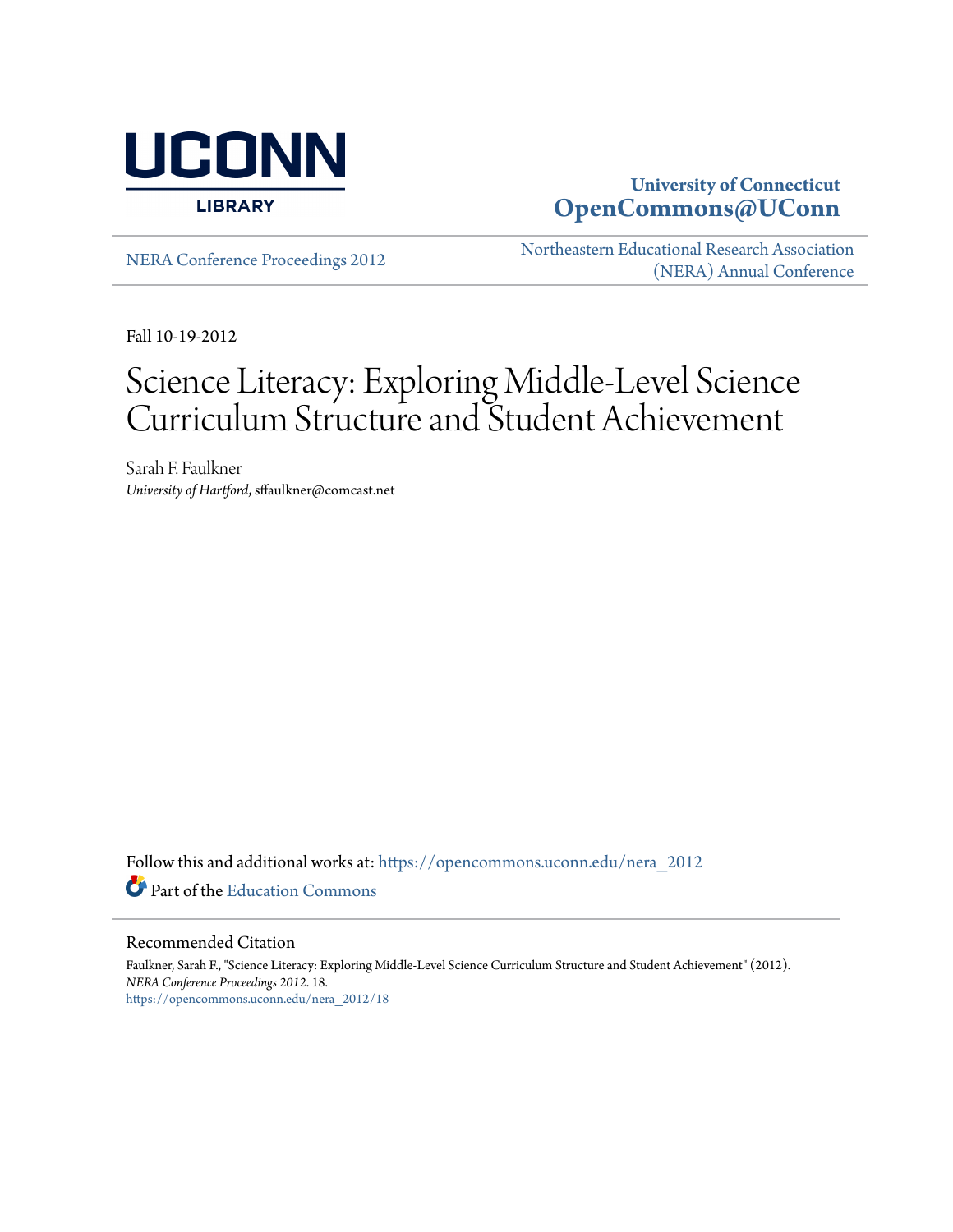## **Science Literacy: Exploring Middle-Level Science Curriculum Structure and Student Achievement**

Sarah Ford Faulkner, Ed.D., October, 2012

## *Science is built up of facts as a house is of stones, but a collection of facts is no more a science than a pile of stones is a house. -- Henri Poincare, La Science et l'Hypothese (1908)*

**Abstract**: Although national and state science curriculum standards are based on an integrated model, there is little quantitative data supporting integration. This study explored and described the relationship between middle-level science curriculum structure and student science literacy. Specifically, it compared Connecticut science curriculum specialists' characterizations of the degree to which their school districts' middle-level science curriculum was integrated with their school districts' mean scale-scores on the standardized Middle School Science CMT. An Internet-based survey was developed specifically for use in this study. Overall, participants reported a moderate level of science curriculum integration, as well as significant inconsistencies in the planning, design, implementation, and assessment processes of their integrated science curriculums. No significant relationship was found between the characterization of degree of integration and student science achievement as measured by the eighth-grade CMT.

**Keywords**: curriculum, middle-level, integrated, science achievement, science literacy

## **Context for Examining Middle-Level Science Curriculum Structure**

 Science education is in a state of crisis in the United States. Once the world leader in science, the United States is losing ground relative to other nations in science literacy (U.S. Department of Education [U.S. DOE], 2011). According to the *2009 National Assessment of Educational Progress* (NAEP; National Center for Education Statistics [NCES], 2009), only 72% of fourth-graders, 63% of eighth-graders, and 60% of twelfth-graders performed at or above the basic level in science in 2009. Worse, only 34% of fourth-graders, 30% of eighth-graders, and 21% of twelfth-graders scored at the proficient level in 2009, which is the nation's goal for science achievement. Five levels of achievement are defined for these standardized tests: Below Basic, Basic, Proficient, Goal, and Advanced (Connecticut Voices for Children, 2007). In *The Nation's Report Card* (NCES, 2006), comparative science achievement data showed that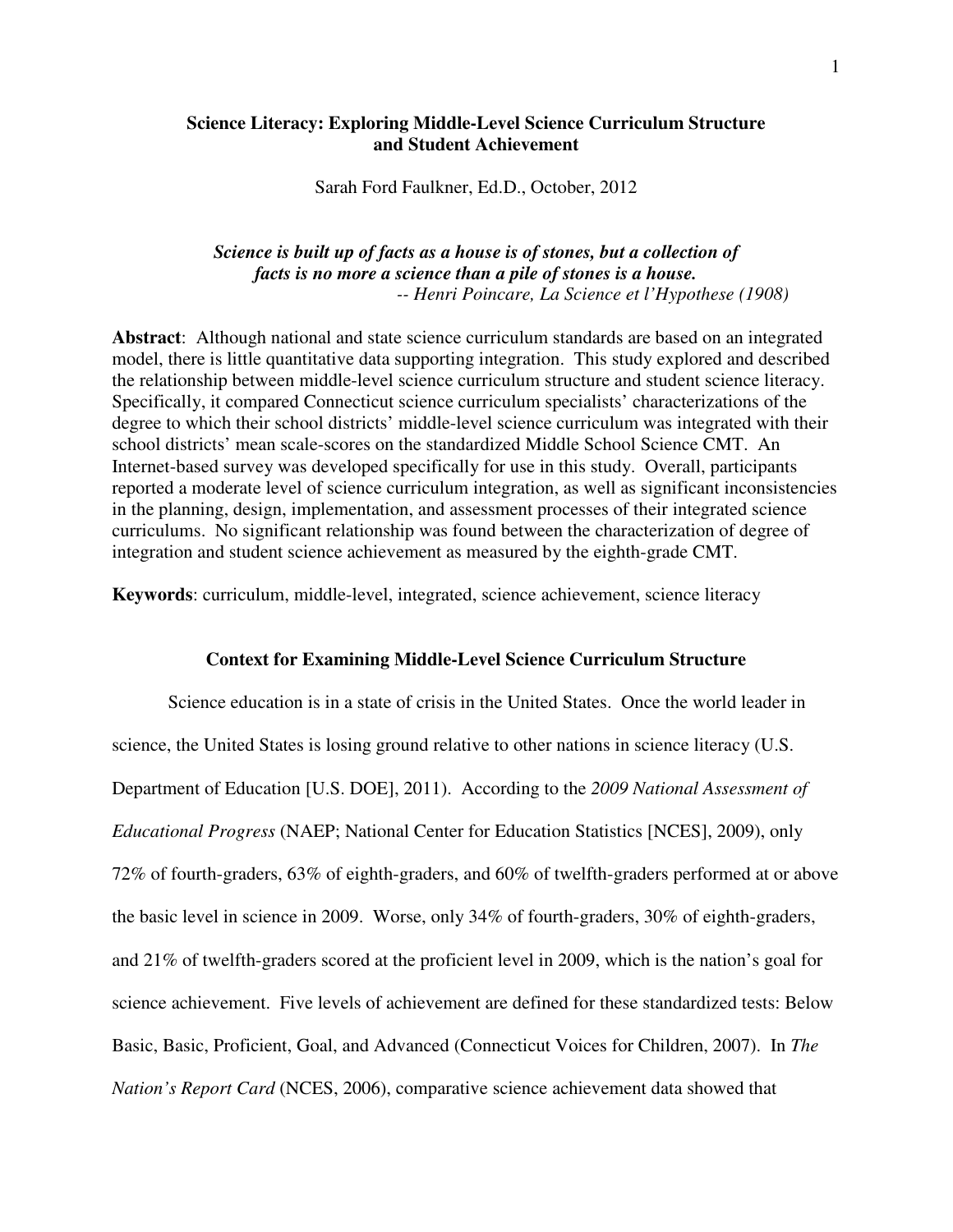national science literacy has been declining since the early 1990s, with little or no improvement in closing the achievement gap. At the same time, many other countries, particularly in Asia, have been advancing their science literacy and consistently have outranked the United States in student science achievement over the past two decades (U.S. DOE, 2011). Such a decline is alarming, since a strong academic background in science has been identified as essential to national economic success (National Science Teachers Association [NSTA], 2005), as well as to addressing world issues such as global climate change, energy shortages, human population growth, and advances in medicine (Olson, 2009; NSTA, 2005; Wagner, 2008). Science education has never been as important as it is today.

Many authors have stated that, among the factors that influence national science literacy, the most essential underpinning for science education is a coherent, consistent, and logical science curriculum framework (BSCS, 2000; DeBoer, 1991; Duschl, Schweingruber, & Shouse, 2007; NSTA, 2005; Schmidt, Houang, & Cogan, 2002). Such a curriculum framework for any particular science discipline would consist of well-defined concept and content standards, scope, sequence, and pedagogical techniques (National Research Council [NRC], 1996). Common Core's (2009) report examining the characteristics of high-achieving countries identified a coherent, content-rich curriculum as the primary factor in science academic success.

In contrast, the United States has had no single, clear, uniform national science curriculum with a defined content, scope, and sequence (Duschl et al., 2007; Common Core, 2009). Furthermore, the U.S. developed its national and state assessments before creating content standards (Common Core, 2009; U.S. DOE, 2011). Roseman and Koppal (2008) contended that this lack of uniform, national standards and the reverse order of development have been fundamental causes in the decline of U.S. science achievement.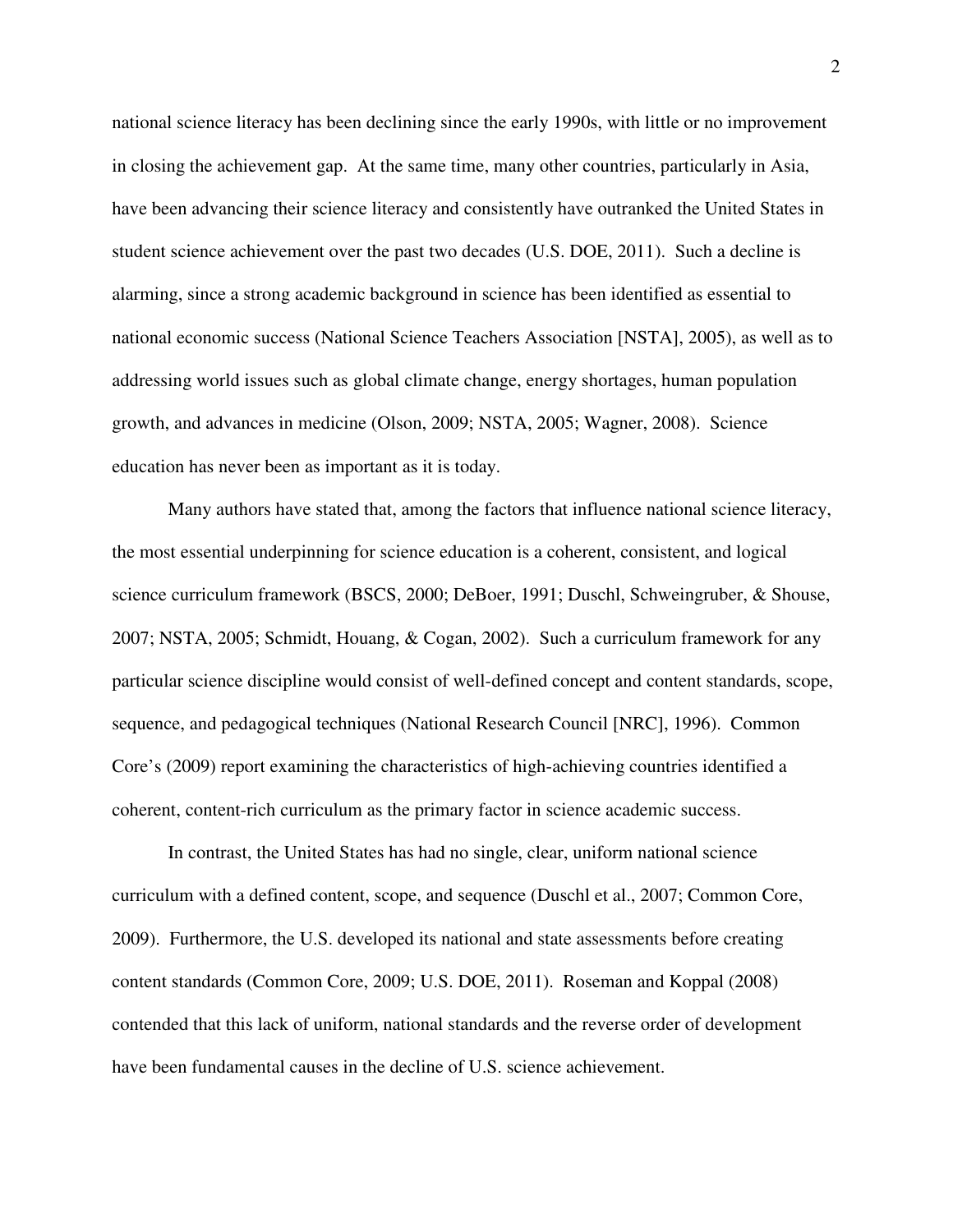#### **Need for the Study**

For the last five decades, the science education community has had an ongoing debate about the relative effectiveness of integrated vs. topical science curriculum structure for student science achievement. Curriculum integration in science is the deliberate connection and fusion of different disciplines (e.g., biology, chemistry) into a single curriculum, by means of the scope and sequence of learning units that enable students to construct increasingly deeper and more complex understandings of science concepts and content (BSCS, 2000; Harrell, 2010). For example, an integrated science learning unit for grade seven about water-borne diseases might include the study of bacteria and viruses (biology), water pH and solubility (chemistry), the motion of water (physics), and stream behavior (earth science). In a subsequent unit or year, these concepts and content would be reinforced and revisited in another context, such as the study of disease in the human body, or the impacts of weather events on disease transmission. In this way, the degree of structural integration in a curriculum equates to the degree of conceptual integration in a curriculum. Integrated curriculum sometimes also is called *spiral* curriculum*, interdisciplinary* curriculum, or *multidisciplinary* curriculum (BSCS, 2000), as well as *studentcentered* curriculum, *core* curriculum, or *theme-based* curriculum (Drake, 2005). Under an integrated curriculum, students are expected to construct increasingly advanced knowledge every year on many science topics, as well as to make conceptual connections among the topics. Integrated curriculum typically is organized around a theme, problem, or event, so that there is a clear organizing center for teaching and learning (Drake & Burns, 2004). See Figure 1.

 In contrast, a traditional, *topical* curriculum structure calls for students to study only one or two primary science disciplines each year in middle-level schools, often with a repetition of disciplines at a deeper level several years later. For example, the biological study of cells might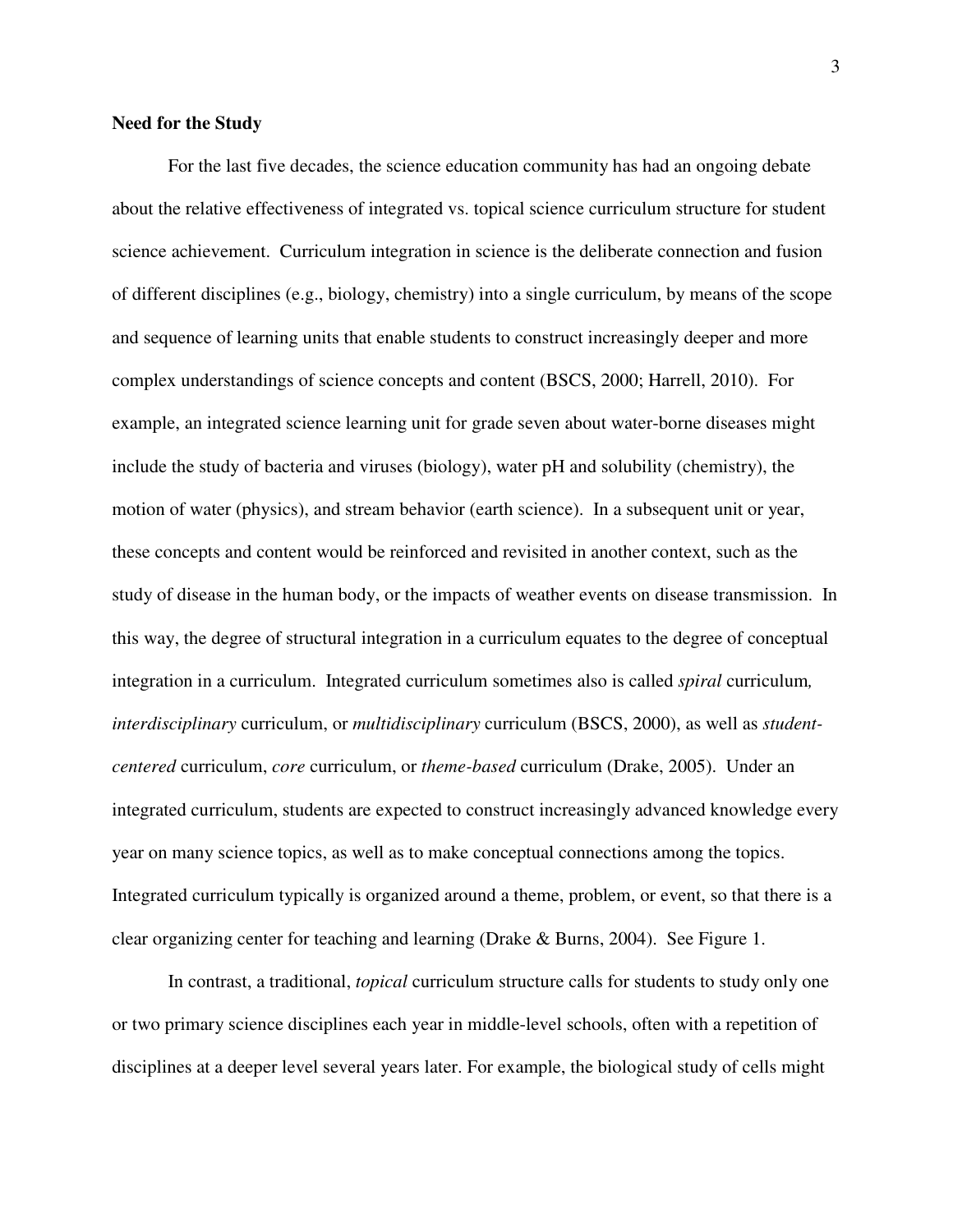be studied in both sixth and tenth grades. Topical curriculum structures have been acclaimed to provide students with considerable depth and retention of understanding, one topic at a time (DeBoer, 1991), but are not oriented toward encouraging students to make content and concept connections across science disciplines. Topical curriculum structure sometimes also is called *traditional* curriculum, *sequential* curriculum, *subject-based* curriculum, *discrete* curriculum, or *siloed* curriculum (Beane, 1993; DeBoer, 1991; NRC, 2012). See Figure 1.



*Figure 1*. Contrasting an Integrated Curriculum Model with a Topical Curriculum Model. Integrated diagram adapted from *Interdisciplinary Curriculum: Design and Implementation*, by H. H. Jacobs, p. 57. Copyright 1989 by the Association for Supervision and Curriculum Development. Topical list taken from the Table of Contents in *Chemistry of Matter*, by A. Maton. Copyright 1994 by Prentice-Hall.

The literature is populated with many theories about the advantages of an integrated

curriculum structure, including claims of improved conceptual understanding, enhanced

retention of learned content, and expanded interest in the field of science (Beane, 1993; Drake &

Burns, 2004; Etim, 2005; NRC, 1996; NRC, 2011). Evidence from a limited number of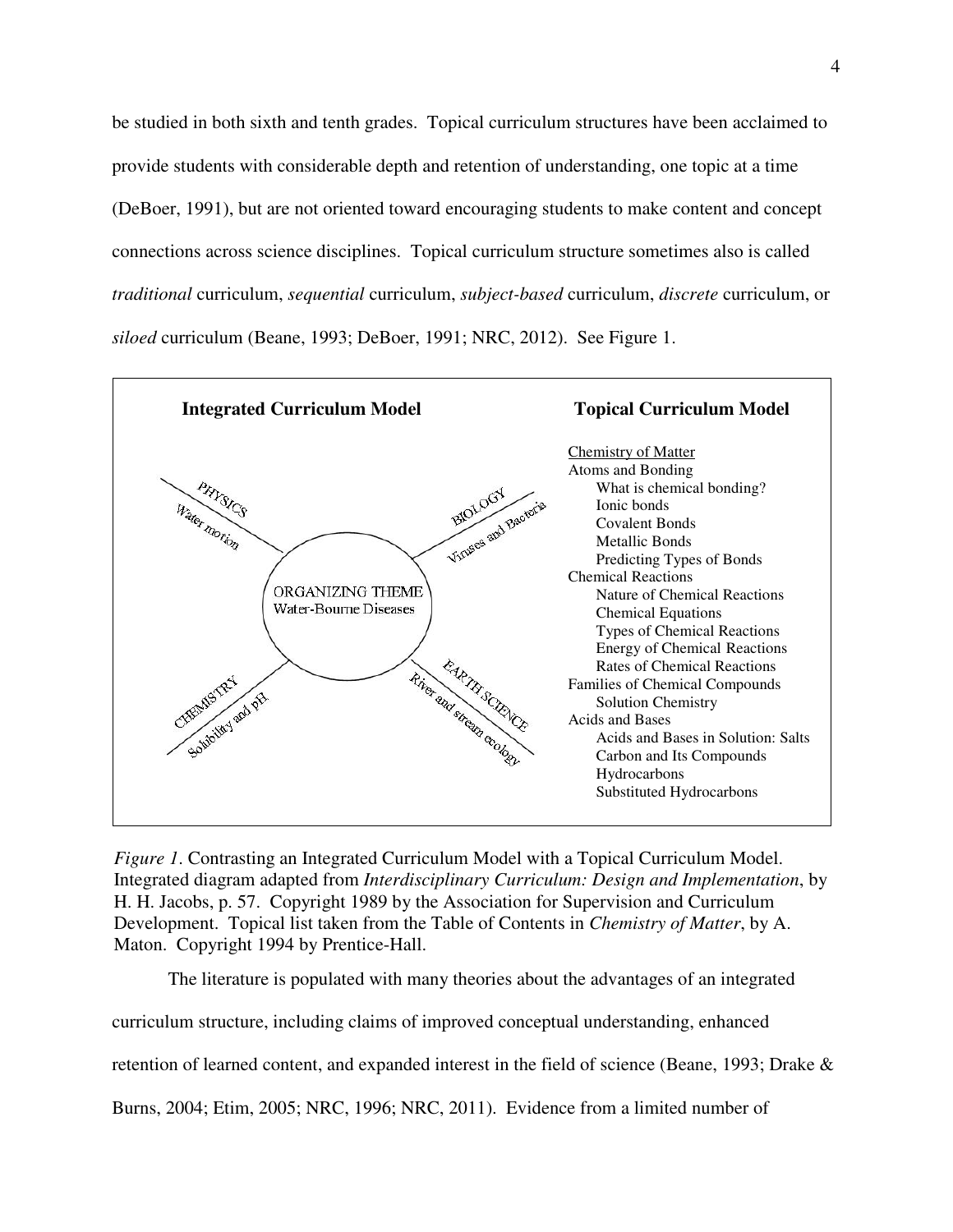published case studies seemed to suggest that student engagement in science improves under integrated curriculum structures (Krajcik, McNeil, & Reiser, 2007; Nathan, Tran, Atwood, Prevost, & Phelps, 2010). However, there was a general lack of empirical evidence pointing to a relationship between curriculum structure and student achievement or literacy in science. Specifically, there seemed to be no peer-reviewed, quantitative, published studies using standardized testing data establishing a relationship between integrated curriculum structure and student science achievement. The dearth of empirical data supporting integrated science curriculum was identified by many science curriculum experts as a substantial weakness in national curriculum development (Duschl et al., 2007; George & Alexander, 2003; Krajcik et al., 2007; Pang & Good, 2000; Wineburg & Grossman, 2000), and many called for studies to examine the learning outcomes of integrated curriculum.

At the same time, several studies argued against changing from a traditional curriculum structure to an integrated structure. A number of critical articles focused on integrated curriculum's scope, sequence, and pedagogy, and how there was little or no evidence linking these teaching elements to improved student content and concept acquisition and retention (National Science Foundation [NSF], 2010). One of the strongest arguments against changing curriculum has been that the integrated structure is based upon decades-old psychological research into how students learn, without any data—especially recent data—about how students learn science (BSCS, 2000; Ellis, 2003; Harrell, 2010). In addition, a small number of case and qualitative studies identified the high cost of converting to an integrated curriculum as an impediment. These included a lack of teacher training, preparation, and coordination (Enyedy  $\&$ Goldberg, 2004; Harrell, 2010; Lee, 2007; Leung, 2006), and as a mismatch between teacher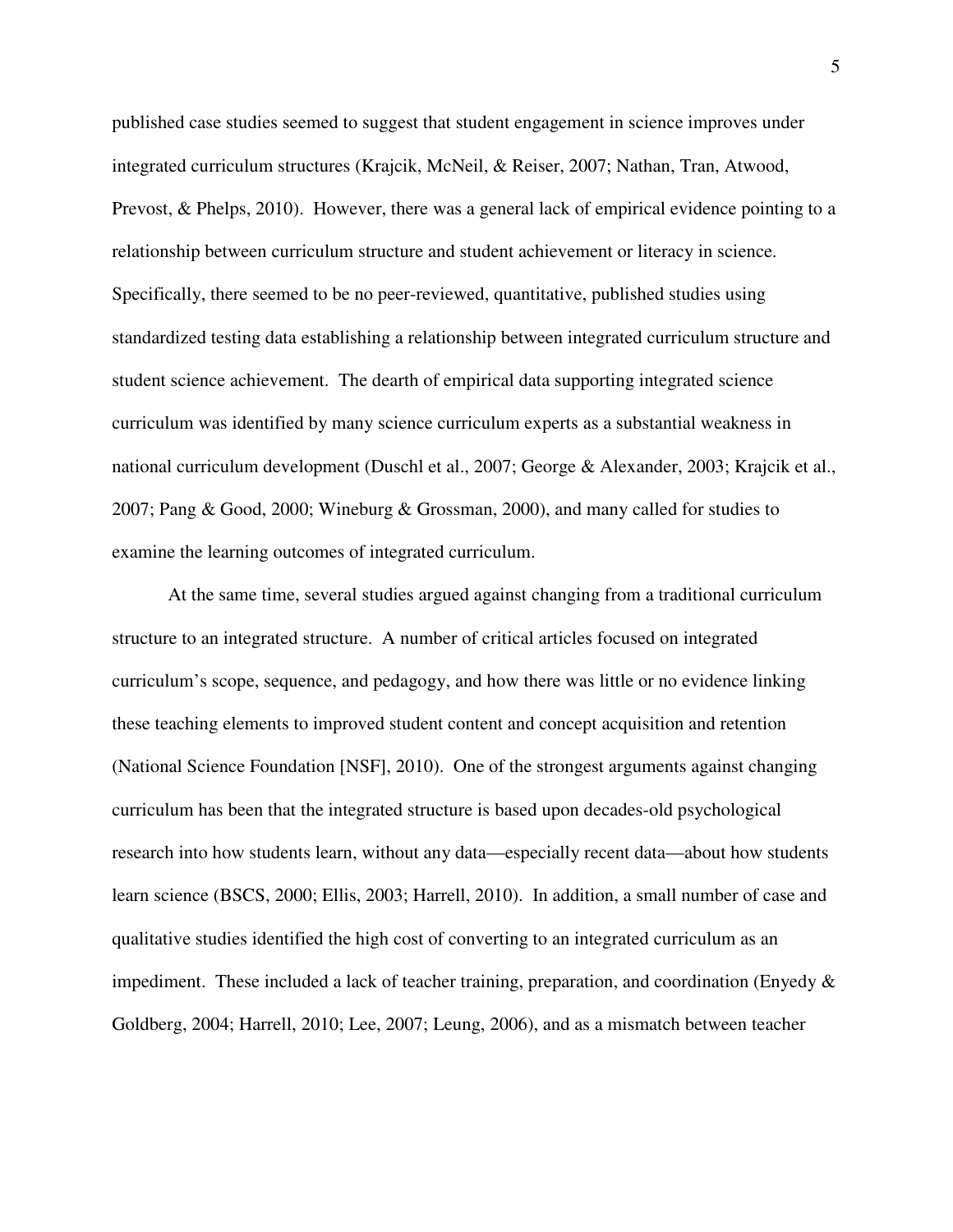certification requirements and the knowledge and skills needed to implement an integrated curriculum structure (Duschl et al., 2007).

It should be noted that both the *National Science Education Standards* (NRC, 1996), Connecticut's *Core Science Curriculum Framework* (Connecticut State Department of Education [CSDE], 2004), and draft national *Next Generation Science Standards* ([NGSS], Achieve, 2012), are based upon an integrated curriculum structure. Furthermore, the national and state standardized tests mandated by the *No Child Left Behind* legislation (NCLB, 2002), which are used to gauge the nation's and state's science achievement, are predicated upon these integrated science standards. In Connecticut, these tests are the Connecticut Master Test ([CMT], CSDE, 2009a), administered in grades five and eight for science, and the Connecticut Academic Performance Test (CAPT; Connecticut State Board of Education [CSBE], 2012), administered in grade ten. Because neither the national nor Connecticut state science standards were mandated for adoption, there has been a patchwork adoption of integrated curriculum both nationally and in Connecticut school districts (Common Core, 2009). Many science teachers have continued to be certified in individual disciplines and have continued to teach science in a predominantly topical curriculum structure. Variations in curriculum and a lack of standards for student learning have translated directly into inconsistent teaching and learning in science classrooms across the United States (George & Alexander, 2003) and Connecticut. These inconsistencies have been blamed for low scores on tests of science literacy and the international decline of U.S. science leadership (Ellis, 2003; Olson, 2009).

 In summary, and despite the development of national and state models and standardized tests based on upon an integrated science curriculum structure, there has been insufficient empirical data to examine whether, in fact, integration actually improves student science literacy,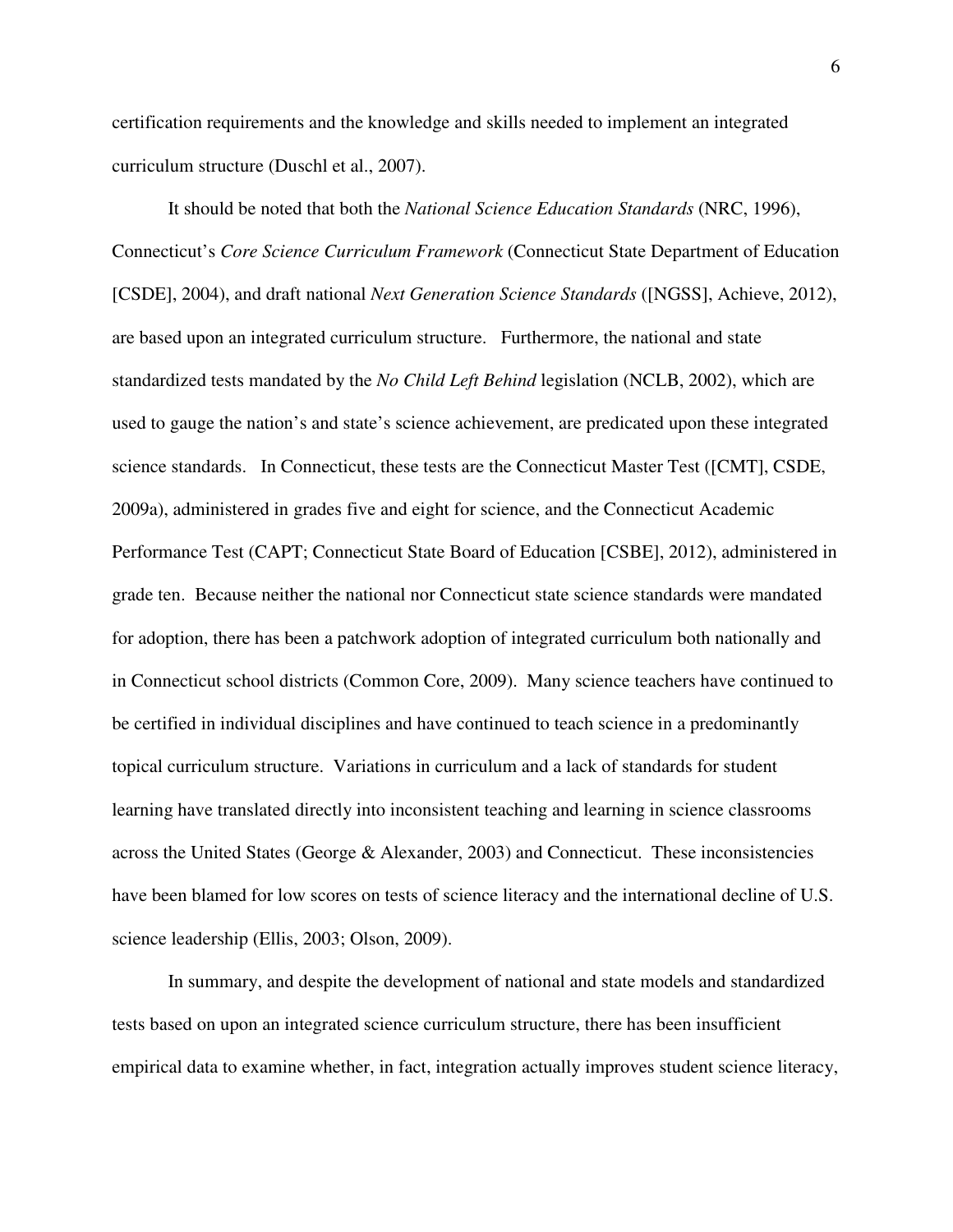especially in the important middle-level years. As stated by Rennie, Venville, and Wallace (2011, p. 140): "clearly, curriculum integration remains contested ground, both in terms of its nature and its learning outcomes." This study aimed to begin filling the gap in the literature by providing the first empirical research investigating a relationship between middle-level integrated science curriculum structure and student achievement on a standardized test.

#### **Study Methodology**

#### **Design of the Study**

 A quantitative, correlational study design was selected to explore and describe the relationship between middle-level science curriculum structure and student science literacy. An exploratory design permitted a broad opportunity for generating hypotheses among the variables, given there was little pre-existing research into the concept. Specifically, the study compared Connecticut science curriculum specialists' characterizations of the degree to which their school districts' middle-level science curriculum was integrated with their school districts' mean scalescores on the Middle School Science CMT. Science curriculum specialists were defined as professional school district personnel who had some formal responsibility for overseeing the adoption and implementation of middle-level science curriculum.

 Two conceptual frameworks guided this study. Drake and Burns' (2004) conceptual model for integrated curriculum was adapted to explicate four processes to be examined when assessing the degree of integration in a curriculum structure—*Planning Integration, Designing Instruction, Implementing Instruction, and Evaluating Instruction*. Drake and Burns' model was selected because it provides a clear set of measurable factors, which they term *dimensions*, with which to distinguish the degree of integration used by a school or school district. Descriptions of the processes and their associated dimensions are presented in Table 1.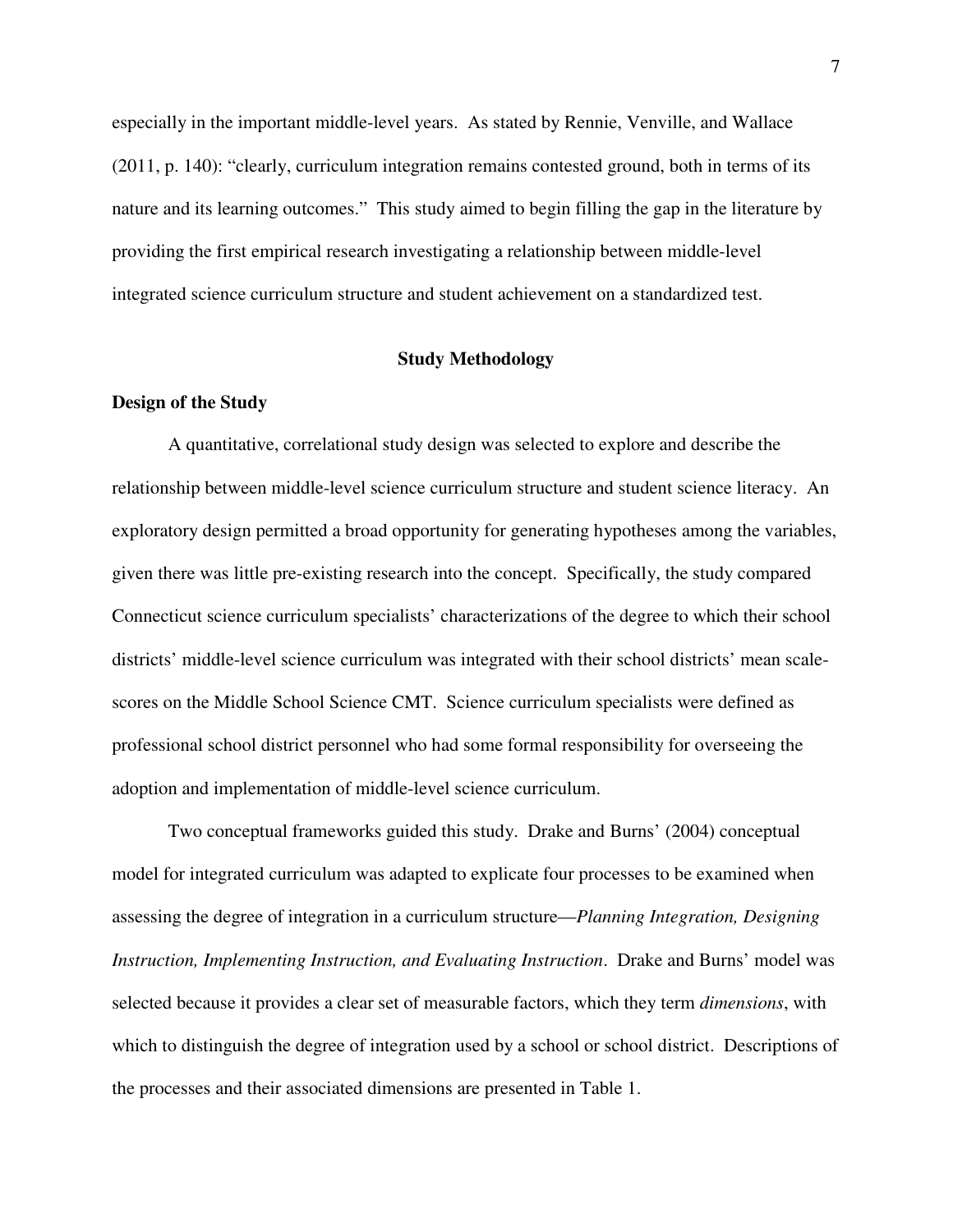# Table 1

| Process                         | Description                                                                                                                                                                                                      |
|---------------------------------|------------------------------------------------------------------------------------------------------------------------------------------------------------------------------------------------------------------|
| Dimension                       |                                                                                                                                                                                                                  |
| Planning Integration            |                                                                                                                                                                                                                  |
| <b>Organizing Center</b>        | Defines the extent to which disciplines are organized around a theme,<br>embed interdisciplinary skills and concepts, and reflect real-life context.                                                             |
| Role of Disciplines             | Defines the extent to which individual disciplines are evident in the<br>pedagogical approach.                                                                                                                   |
| Degree of Integration           | Defines a continuum of relationships of the disciplines to each other in<br>terms of the level of distinction or integration of the individual<br>disciplines.                                                   |
| Designing Instruction           |                                                                                                                                                                                                                  |
| <b>Planning Process</b>         | Identifies the teacher's pedagogical approach to the unit, including<br>backwards-design; basis in standards; and alignment of instruction,<br>standards, and assessments.                                       |
| Instruction                     | Specifies the approach used by the teacher to deliver instruction.                                                                                                                                               |
| Assessment [design]             | Identifies the assessments of learning used throughout teaching as well<br>as the culminating or final evaluation of learning at the end of the unit<br>of study. Includes traditional and authentic assessments |
| <b>Implementing Instruction</b> |                                                                                                                                                                                                                  |
| Conception of<br>Knowledge      | Defines how students structure their learning internally, ranging from a<br>few interdisciplinary connections to completely merged, indistinct<br>individual disciplines.                                        |
| Role of Teacher                 | Defines the teacher's role on a continuum from a facilitator and<br>specialist to a co-planner, co-learner, and generalist.                                                                                      |
| <b>Starting Place</b>           | Designates the initial expectations for the degree of integration among<br>the individual disciplines, and thereby sets student anticipation for the<br>structure of knowledge acquisition.                      |
| Know?                           | Identifies the concepts and essential prior understandings across<br>disciplines.                                                                                                                                |
| Do?                             | Identifies the activities used within a teaching unit, including the focal<br>point of instruction, disciplinary skills, and interdisciplinary skills.                                                           |
| Be?                             | Defines the outcomes of the unit in terms of democratic values,<br>character education, habits of mind, and alignment of instruction,<br>standards, and assessment.                                              |
| <b>Evaluating Instruction</b>   |                                                                                                                                                                                                                  |
| Assessment                      | Identifies the degree of integration of the disciplines used in teaching<br>unit assessments.                                                                                                                    |

*Processes and Dimensions of Curriculum Integration (adapted from Drake & Burns, 2004)*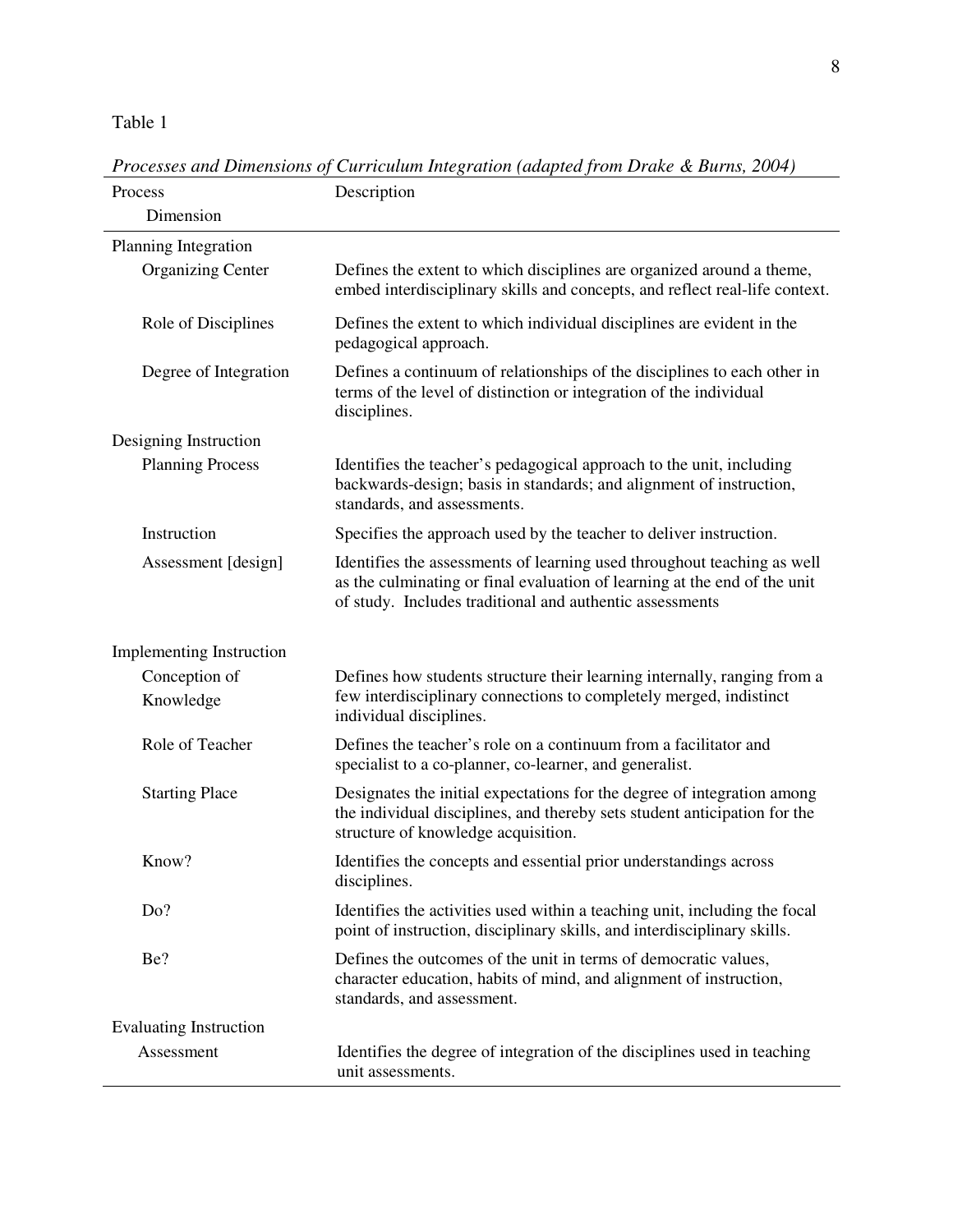The second conceptual framework was an adaptation of BSCS' (2000) conceptual model for integrated science curriculum, which provided a continuum of six sequential models of middlelevel science curriculum-integration. Together, the models characterized a continuum of integration from a traditional, topical curriculum to a multi-year, fully integrated science curriculum. As the models proceeded from topical to fully integrated, so, too, did content and concept integration. The continuum was defined as follows:

- Model I: A traditional sequence of earth science, biology, and physical science/ chemistry, with no conceptual connections among the sciences. This model includes no integrated content.
- Model II: A traditional, discipline-based sequence with some conceptual connections either (a) within each discipline or (b) between the disciplines. This model includes no integrated content.
- Model III: A coordinated program with each discipline being taught each year (grades six through eight). Several variations are possible here, some with equal emphasis given to each science and some with certain sciences predominating at specific points. There is some conceptual integration and limited content integration.
- Model IV: A discipline-based or coordinated program for most of each year of the threeyear program, with one integrated science unit included at some point during each year, perhaps as an initial or a final unit. Conceptual integration is included in some units, and content integration is more common.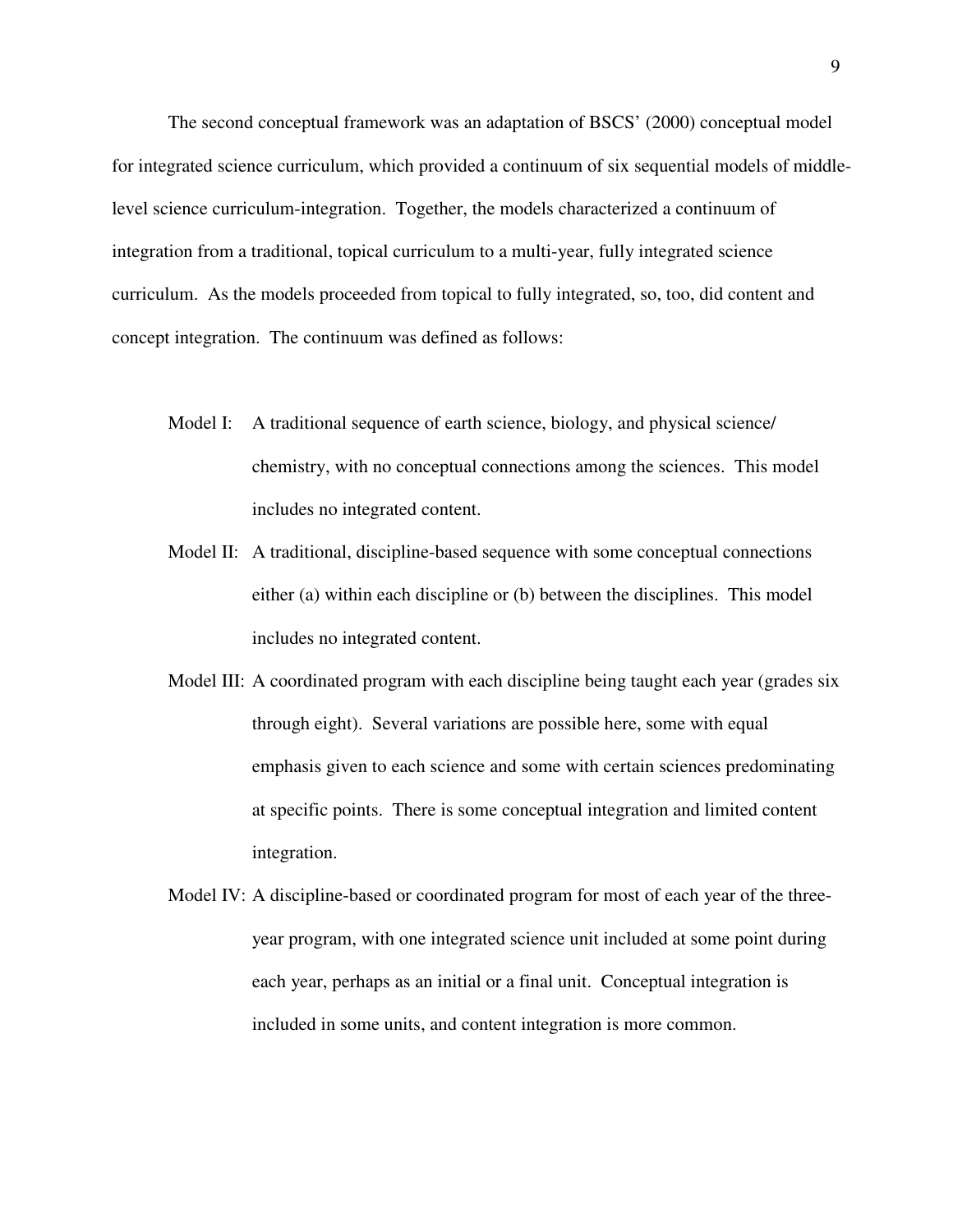- Model V: One full year of integrated science, with the other two years following the traditional, discipline-based curriculum. The integrated year would include deliberate interdisciplinary conceptual and content integration.
- Model VI: Three years of a fully integrated science program, with coordinated, constant integration of concepts.

#### **Research Questions**

- 1. How do Connecticut science curriculum specialists characterize the degree of middlelevel science curriculum-integration, as measured by the Degree of Science Curriculum Integration Survey (DSCIS; Faulkner, 2012)? Five sub-questions were included, examining each of the subscales corresponding to Drake and Burns' (2004) four processes (e.g., *Planning Integration*), and comparing the four subscales.
- 2. What is the relationship between respondents' DSCIS (Faulkner, 2012) scale-scores and their school districts' mean scale-scores on the Middle School Science CMT?

#### **Data Collection Procedures**

 Two data sources were used in this exploratory, correlational research. The first was science curriculum specialists' responses to the DSCIS (Faulkner, 2012), which is the researcherdeveloped, Internet-based questionnaire created specifically for use in this study. The DSCIS was designed following the principles outlined in Dillman, Smyth, and Christian's (2009) Tailored Design Method (TDM). It contained 36 items and should have taken less than 15 minutes to complete. The survey was divided into two sections. Section I collected demographic information about respondents. Section II comprised structured statements that asked respondents to characterize their understandings of their districts' curriculum implementation in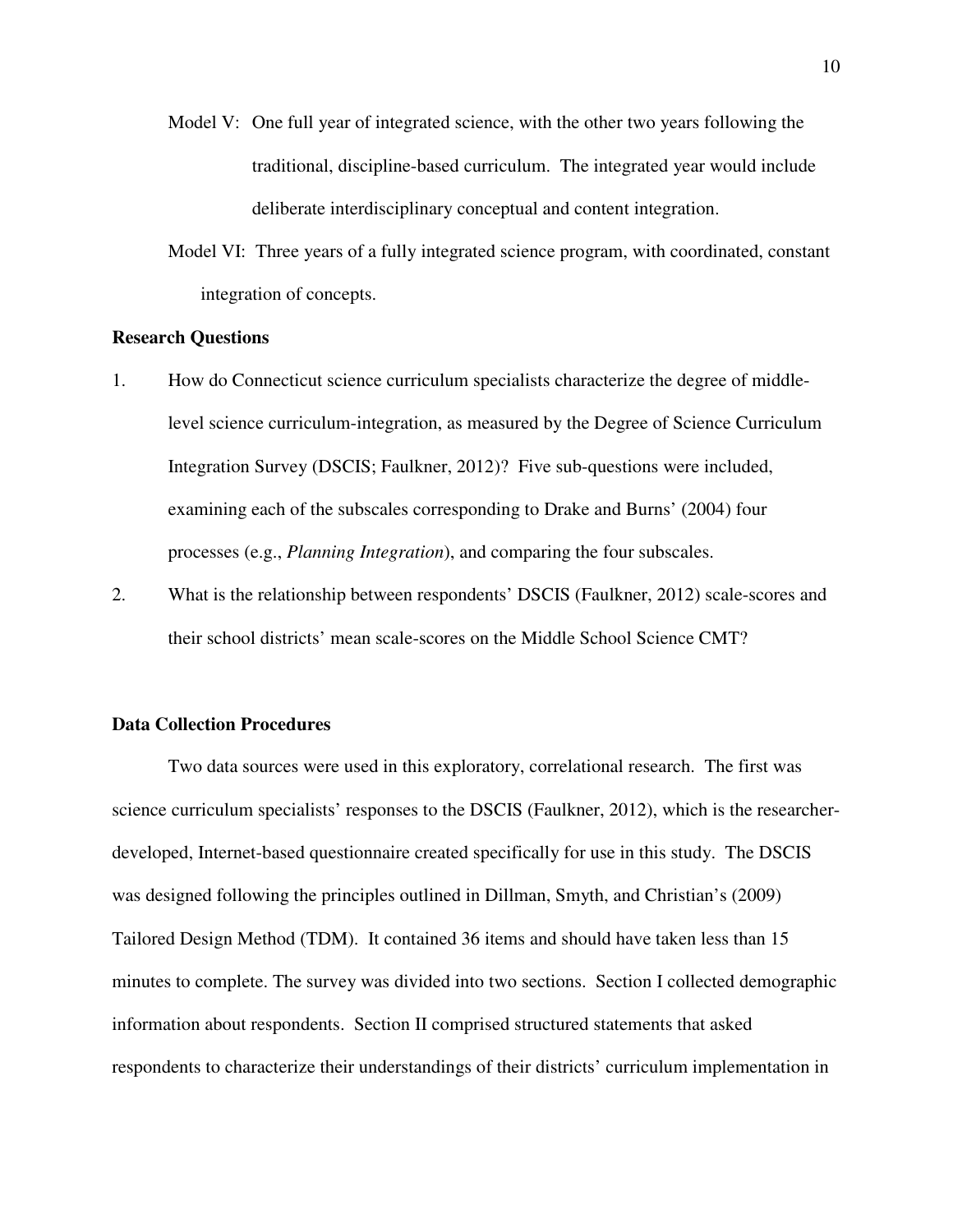the 2010-2011 school year. Survey items were aligned with Drake and Burns' (2004) four processes, and consisted of statements such as "In my school district, middle-level assessments include content and concepts from more than one science discipline". Participants selected a response on a 5-point Likert scale (1 = *Not at all true of my district*, 2 = *Not very true of my district*, 3 = *Somewhat true of my district*, 4 = *Very true of my district*, 5 = *Completely true of my district*) that best reflected the degree to which each statement was true for their district. A pilot test of the survey, as well as three detailed verbal critiques, preceded full administration of the survey.

The study population consisted of one science curriculum specialist from each of 163 Connecticut public school districts that included one or more of the middle-level grades (grades 6, 7, or 8). This represented a purposeful sample and one of convenience, both nonprobability sampling-strategies. Participants were recruited via e-mail using their individual professional e-mail addresses through Zoomerang<sup>TM</sup>. The population that returned the survey was 49, yielding a 30% response rate. Table 2 summarizes participants' demographic characteristics.

 The second data source was respondents' school districts' mean scale-scores on the Middle School Science CMT. The CMT is the State of Connecticut's standardized test for grades 3-8, mandated under NCLB (2002). All students enrolled in grades three through eight are assessed in mathematics, reading, and writing. Administration of the science test was begun in 2008 and only students in grades five and eight are assessed. CMT scores were used for this study because they are considered a valid, common, and consistent measure of student science literacy and science achievement (CSDE, 2008; NCLB, 2002). This study focused exclusively on eighth-grade test data because the middle-level years are considered by many advocates of integrated curriculum to be the most important years for developing science conceptual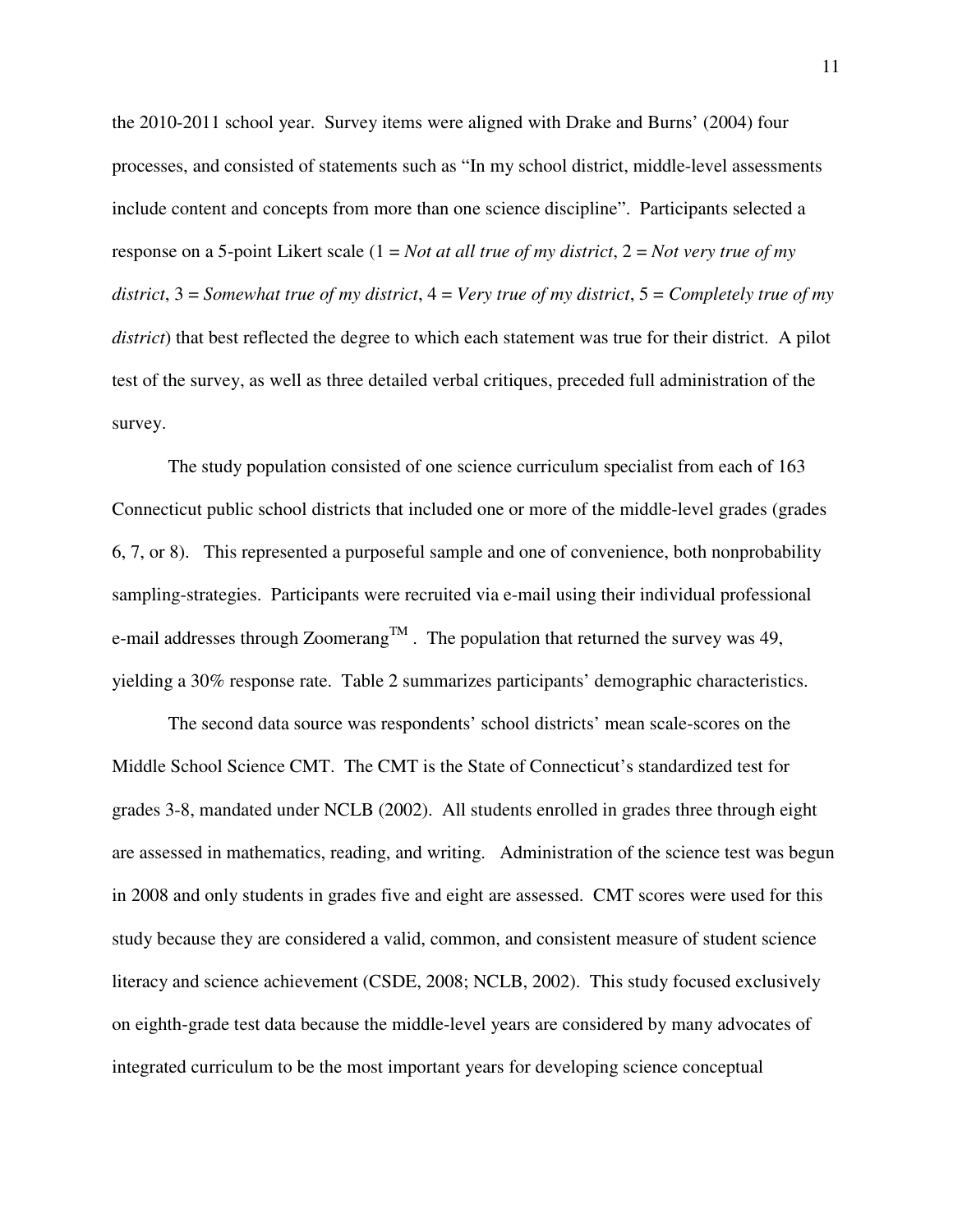integration that will lead to more advanced science literacy (Beane, 1995; George & Alexander,

2003; NRC, 2011). CMT data were publically available over the Internet.

# Table 2

*Sample Demographic Characteristics* (*N = 49*)

| Characteristic                                  | $\boldsymbol{n}$ | $\%$  |
|-------------------------------------------------|------------------|-------|
| Gender                                          |                  |       |
| Male                                            | 18               | 36.7% |
| Female                                          | 31               | 63.3% |
| <b>Highest Level of Education</b>               |                  |       |
| Bachelor's Degree                               |                  |       |
| Master's Degree                                 | 11               | 22.4% |
| Sixth Year Certificate or Equivalent            | 31               | 63.3% |
| <b>Doctoral Degree</b>                          | 7                | 14.3% |
| <b>Years Worked in Education</b>                |                  |       |
| $1 - 4$ years                                   | $\mathbf{1}$     | 2.0%  |
| $5 - 9$ years                                   | $\mathbf{1}$     | 2.0%  |
| 10 - 19 years                                   | 18               | 36.7% |
| 20 - 29 years                                   | 15               | 30.6% |
| 30 - 39 years                                   | 12               | 24.5% |
| 40 or more years                                | $\overline{2}$   | 4.1%  |
| Experience with Middle-Level Science Curriculum |                  |       |
| A little experience                             | $\overline{2}$   | 4.1%  |
| Moderate experience                             | 25               | 51.0% |
| Extensive experience                            | 22               | 44.9% |
| Current, Primary Position in School District    |                  |       |
| Teacher                                         | 10               | 20.4% |
| Head/Lead Teacher                               | $\overline{2}$   | 4.1%  |
| Science Dept. Supervisor/Chairperson            | 20               | 40.8% |
| District Science Curriculum Specialist          | 10               | 20.4% |
| School Administrator                            |                  |       |
| District Administrator                          | $\overline{7}$   | 14.3% |
| <b>Held Multiple Roles</b>                      |                  |       |
| Supervisory Responsibility                      |                  |       |
| Yes                                             | 20               | 40.8% |
| N <sub>o</sub>                                  | 29               | 59.2% |
| Certified to Teach Science in Connecticut       |                  |       |
| Yes                                             | 40               | 81.6% |
| N <sub>o</sub>                                  | 9                | 18.4% |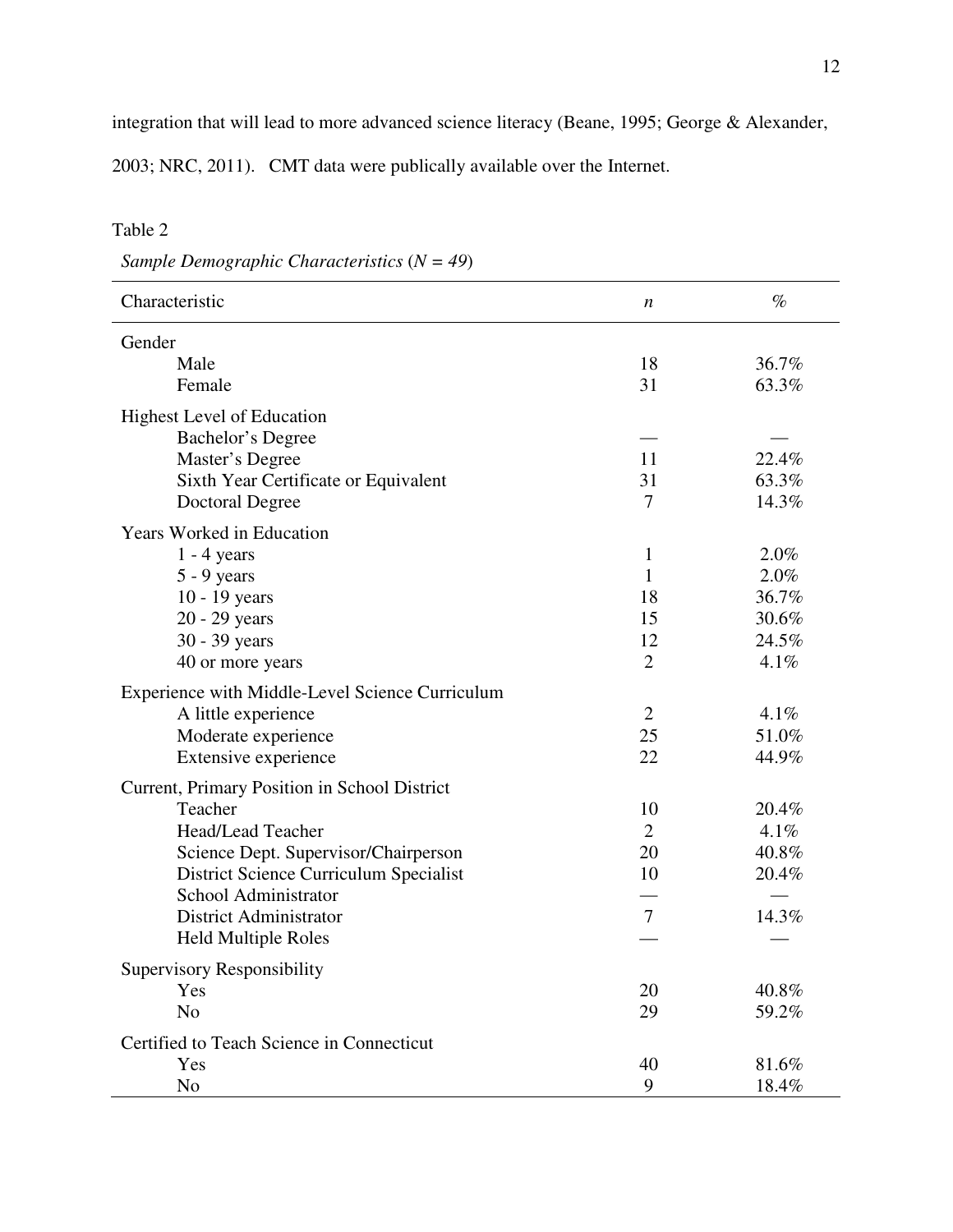#### **Data Analysis**

The DSCIS (Faulkner, 2012) was administered and submitted via Zoomerang<sup>TM</sup>, an online survey service. The raw survey data was downloaded online into a Comma Separated Value (.CSV) file, which was imported into an SPSS **®** file for analysis. The 2011 Middle School Science CMT scale-score data was likewise downloaded online from the State of Connecticut Internet source (CSDE, 2011) and imported into SPSS**®** for analysis. For each participant, a mean district Middle School Science CMT scale-score was downloaded. Participants' zip codes, which they had entered in item 9 of the survey, were used to link respondents with their respective school district. The 5-point Likert items in Section II of the DSCIS were treated as ordinal data and summed in SPSS**®** to establish a DSCIS total score for each respondent. Likewise, four subscale scores, one for each of the four processes in Drake and Burns' (2004) model, were calculated by summing their related items (i.e., *Planning Integration*, *Designing Instruction*, *Implementing Instruction*, *Evaluating Instruction*). These scores were used to determine quantitative findings, such as patterns that emerged regarding participants' reports of the degree to which their school districts' middle-level science curriculum was integrated. Item frequencies, percentages, means, and standard deviations were calculated.

 The DSCIS total scores were converted into DSCIS scale-scores based on the BSCS curriculum integration characterization scale. To better report and describe the results of the study, the researcher also calculated three levels—*low, moderate, and high*—for characterizing the raw total and subscale scores. For example, a DSCIS scale-score that correlated with BSCS Models I or II would be characterized as indicating a *low* level of integration. The DSCIS scalescores then were used in a bivariate correlational analysis with the CMT data. A non-parametric Kruskal-Wallis test for independent samples was used to test for significance between the DSCIS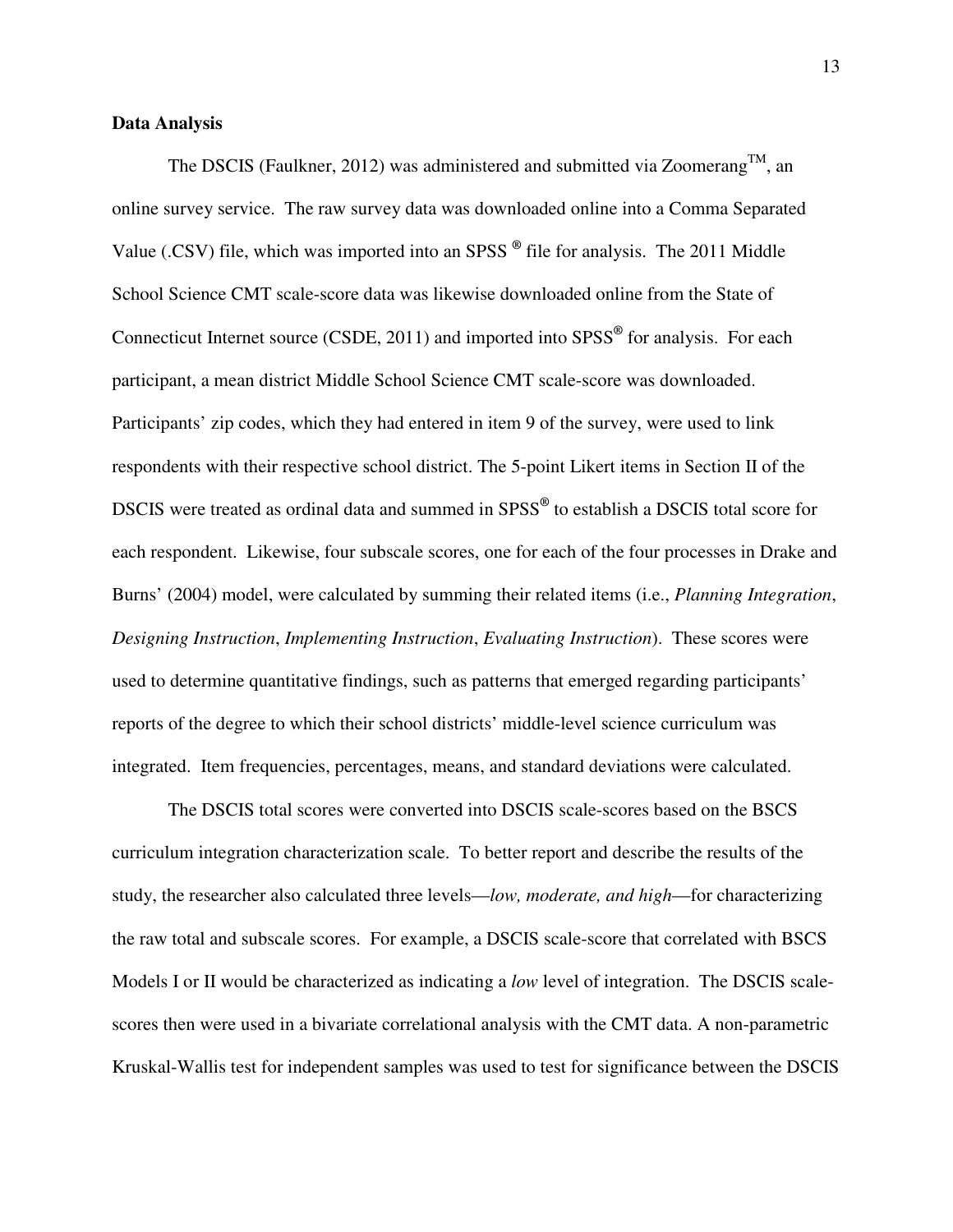raw subscale median scores. A series of post hoc Mann-Whitney tests were conducted to examine significance between individual DSCIS subscale groups.

 Finally, the DSCIS (Faulkner, 2012) scale-scores were correlated statistically with the participants' school districts' mean scale-scores on the Middle School Science CMT by matching district scores with respondents' scores via zip code. The scale-scores assigned to data from the DSCIS (Faulkner, 2012) and the CMT scores were treated as ordinal level data. The Spearman rank  $(r<sub>s</sub>)$  correlation coefficient was used to examine the relationship between the scores.

#### **Findings**

 The first research question investigated science curriculum specialists' characterizations of the degree of curriculum integration used in their districts. Overall, participating science curriculum specialists'  $(N = 49)$  characterized their school districts' middle-level science curriculum as moderately (67.3.3%,  $n = 33$ ) or highly (32.7%,  $n = 16$ ) integrated. Further, each of the DSCIS subscales based on Drake and Burns' (2004) conceptual model, *Planning Integration, Designing Instruction, Implementing Instruction*, and *Evaluating Instruction*, resulted in characterizations of moderate integration. Participants' median raw DSCIS subscale scores and the frequencies and percentages of distribution of their raw subscale scores relative to the level of integration characterizations are shown in Table 3. As can been seen, the median raw scores for the four subscales range from a high of 23.00 to a low of 17.49. A nonparametric, independent-samples Kruskal-Wallis test run on the four normalized subscales revealed that there were significant differences between the DSCIS subscale scores,  $H(3)$  = 67.193,  $p \leq .000$  (significance level = .05), indicating that statistically significant differences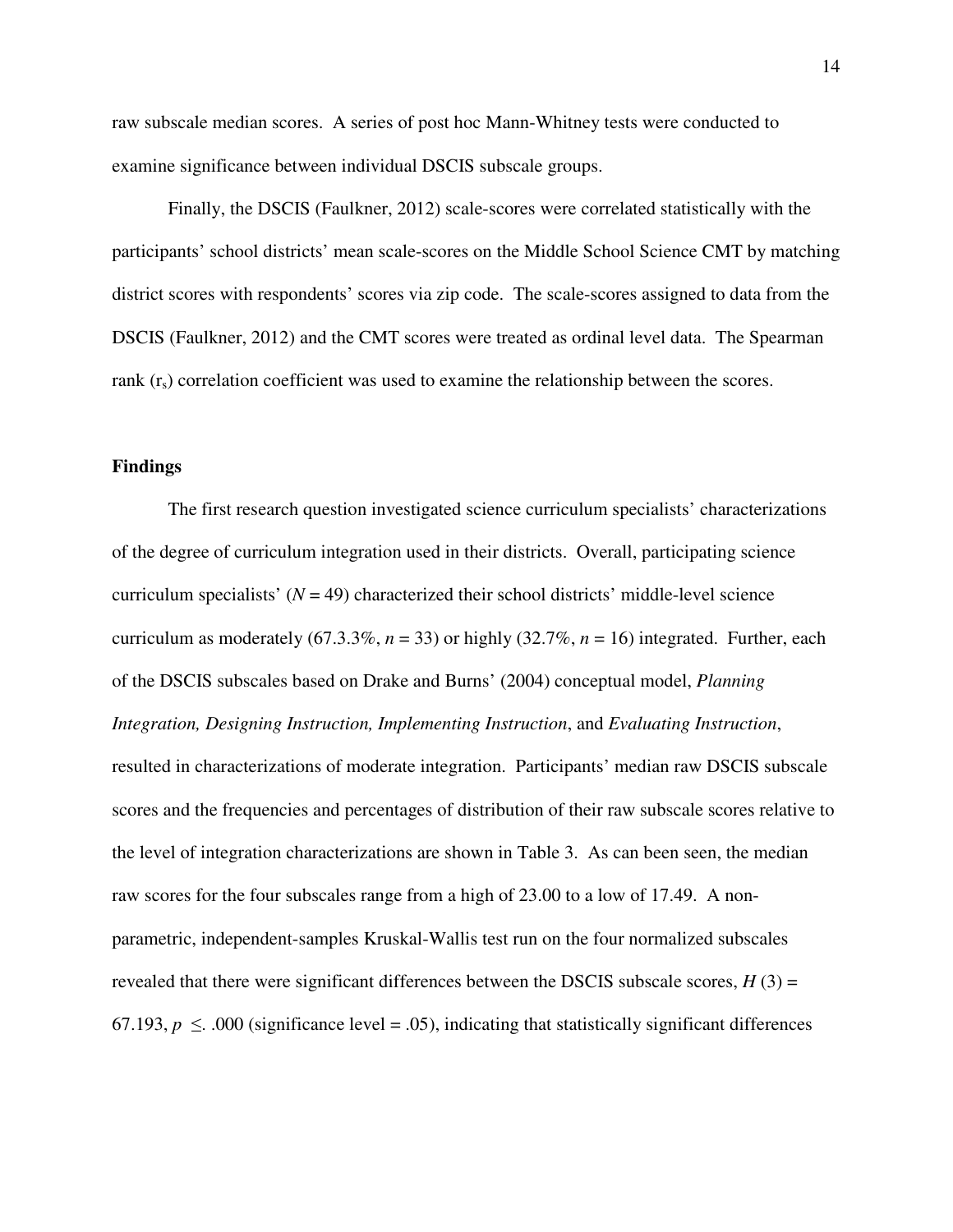were found in the planning, design, implementation, and assessment subscales of integration. Results of these tests are provided in Appendix A.

#### Table 3

*DSCIS (Faulkner, 2012) Median Raw Subscale Scores, and Frequencies and Percentages of Distribution of Participants' (N = 49) Raw Subscale Scores Relative to Levels of Integration* 

|                                 |        | Levels of Integration |       |                  |       |                  |          |
|---------------------------------|--------|-----------------------|-------|------------------|-------|------------------|----------|
|                                 |        |                       | Low   | Moderate         |       |                  | High     |
|                                 | Median | $\boldsymbol{n}$      | $\%$  | $\boldsymbol{n}$ | $\%$  | $\boldsymbol{n}$ | $\%$     |
| Planning Integration            | 23.00  | 1                     | 2.0%  | 43               | 87.8% | 5                | $10.2\%$ |
| <b>Implementing Instruction</b> | 21.00  |                       |       | 47               | 95.9% | $\overline{2}$   | $4.1\%$  |
| Designing Instruction           | 18.66  | 17                    | 34.7% | 32               | 65.3  |                  |          |
| Assessing Instruction           | 17.49  | 6                     | 12.2% | 43               | 87.8% |                  |          |

 A series of post hoc Mann-Whitney tests were conducted on the six possible combinations of the four subscales (*Planning Integration* vs. *Designing Instruction*, *Planning Integration* vs. *Implementing Instruction*, etc.). The results showed a significant difference between all subscales (*Z* > 1.96) except for between the *Designing Instruction* vs. *Assessing Instruction* subscales  $(Z = -0.738)$ . Figure 2 depicts the normalized ranges of raw DSCIS (Faulkner, 2012) subscale scores.

 These findings revealed three issues. First, according to science curriculum specialists, most school districts were only partially employing an integrated curriculum. Second, many districts were inconsistent in their implementation of integrated curriculum in terms of its design, planning, implementation, and assessment. Finally, the finding of no correlation between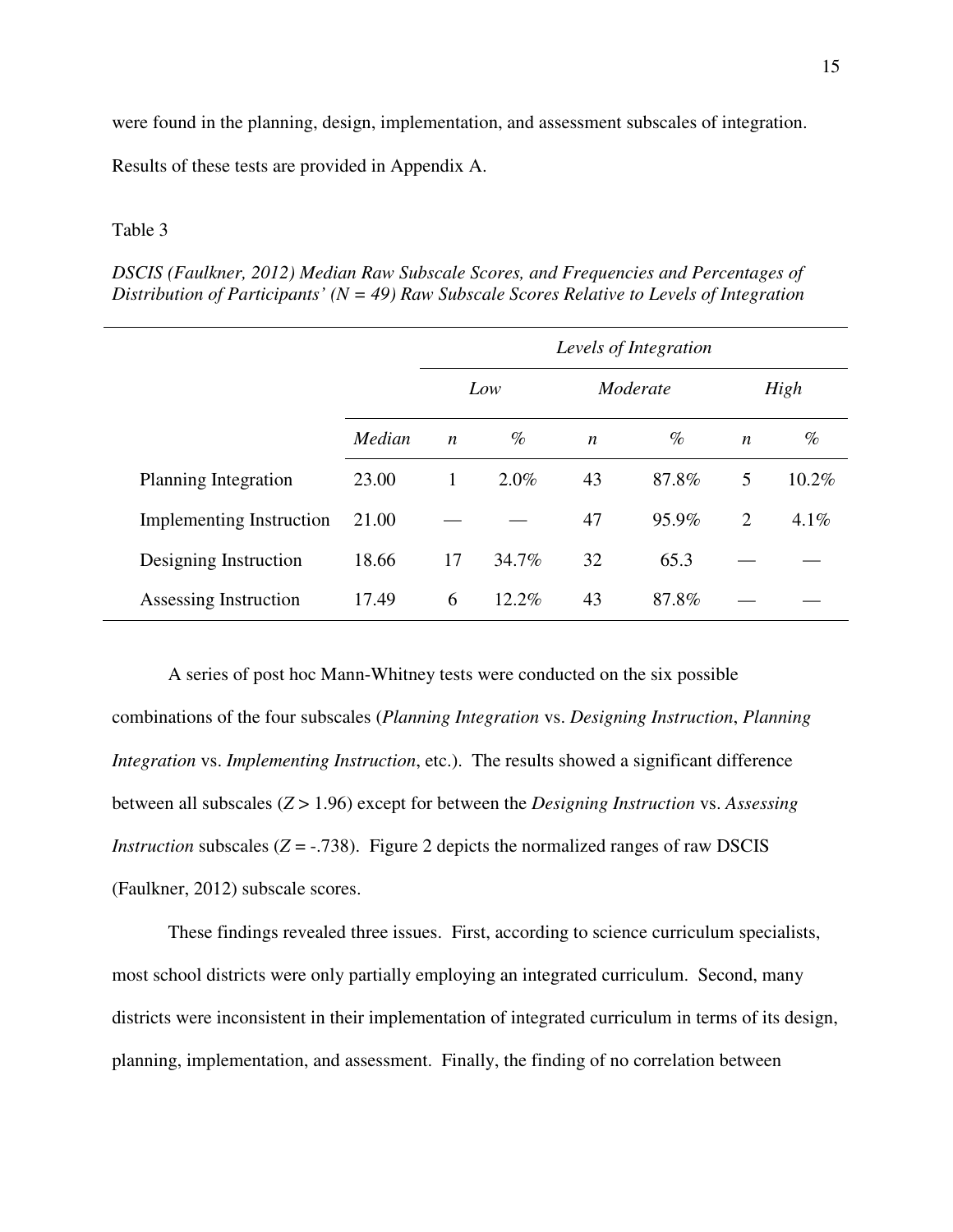participants' reports curriculum integration and student science achievement raised anew many of the curriculum design questions posed over the last five decades.



*Figure 2.* Comparing the normalized ranges of raw DSCIS (Faulkner, 2012) subscale scores, based on Drake and Burns' (2004) conceptual model of integrated curriculum. The vertical line for each plot indicates the full range for that subscale data set. The box encompasses the range for the second and third quartiles of the data set, and the mid-line in the box indicates the median value for that data set.

The second research question examined the relationship between respondents' DSCIS (Faulkner, 2012) scale-scores and their school districts' mean scale-scores on the Middle School Science CMT. First, the raw DSCIS (Faulkner, 2012) subscale scores for each of Drake and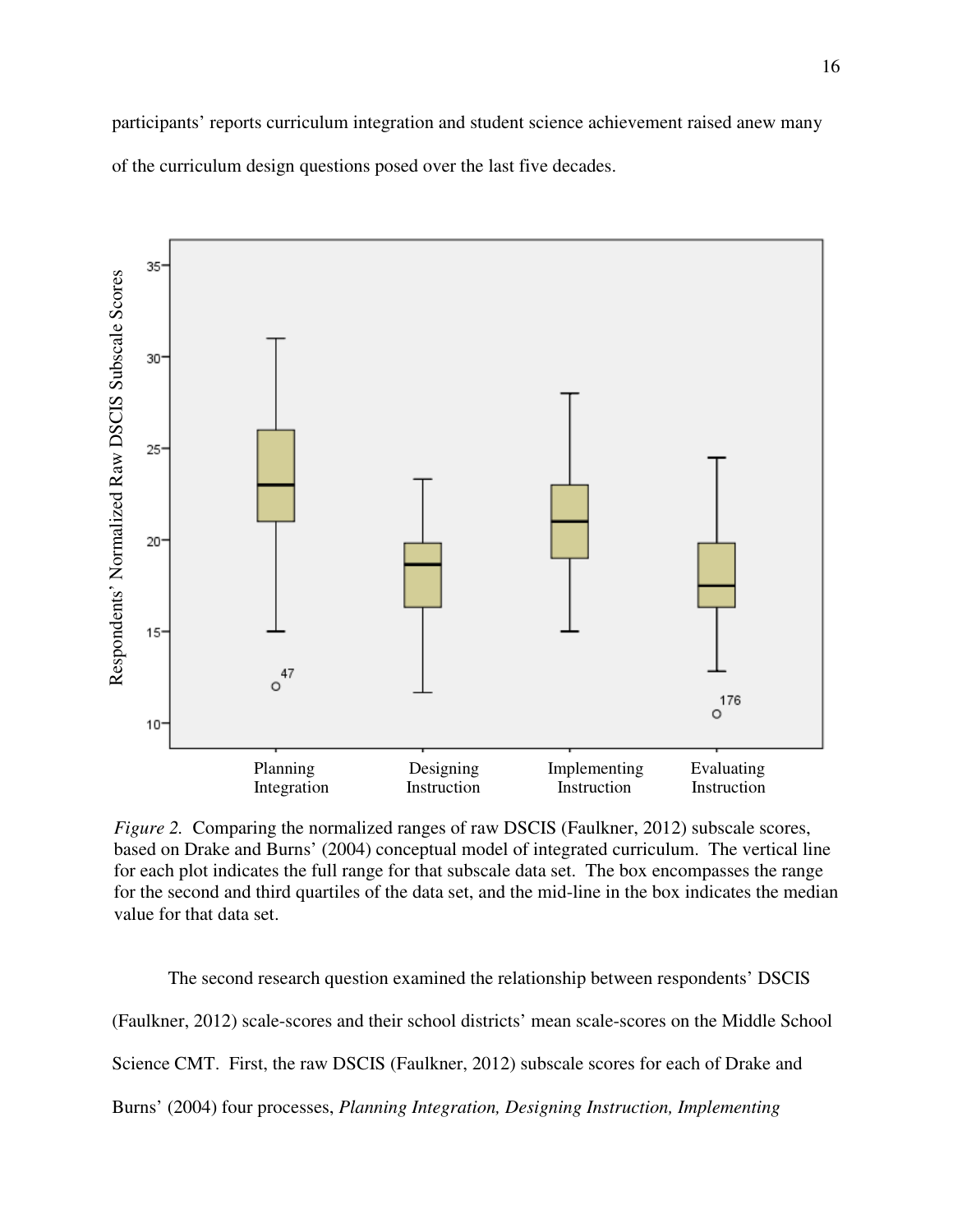*Instruction, Evaluating Instruction,* were converted to the scale-scores of the six-model BSCS (2000) conceptual framework. The conversion showed that 89.8% (*n* = 44) of the respondents'  $(N = 49)$  characterized their curriculum as either Model III (20.4%,  $n = 10$ ) or Model IV (69.4%, *n* = 34), indicating a *moderate* level of integration. The correlation between DSCIS scale-scores and Middle School Science CMT mean scale-scores was not statistically significant  $(r_s = .063$ ,  $p = .334$ ). Table 4 shows the conversion of the respondents' degrees of curriculum integration based on the BSCS scale.

Table 4

*Frequencies and Percentages of Participants' (N = 49) Degrees of Integration As Characterized by the BSCS (2000) Framework and Corresponding DSCIS Scale-Scores* 

| Level of BSCS Models | <b>DSCIS Scale-Scores</b> | $\boldsymbol{n}$ | $\%$  |
|----------------------|---------------------------|------------------|-------|
| Model I              |                           |                  |       |
| Model II             | 2                         |                  |       |
| Model III            | 3                         | 10               | 20.4% |
| Model IV             | $\overline{4}$            | 34               | 69.4% |
| Model V              | 5                         | 5                | 10.2% |
| Model VI             | 6                         |                  |       |

 Next, a one-tailed, bivariate correlational analysis was conducted using the Spearman rank ( $r_s$ ) correlation coefficient ( $N = 49$ ). According to Field (2009), values of  $\pm$ .50 are considered strong correlations, values of ±.30 are considered moderate correlations, and values of ±.10 indicate low correlations. As shown in Table 5, there were no statistically significant correlations. Figure 3 illustrates this lack of correlation.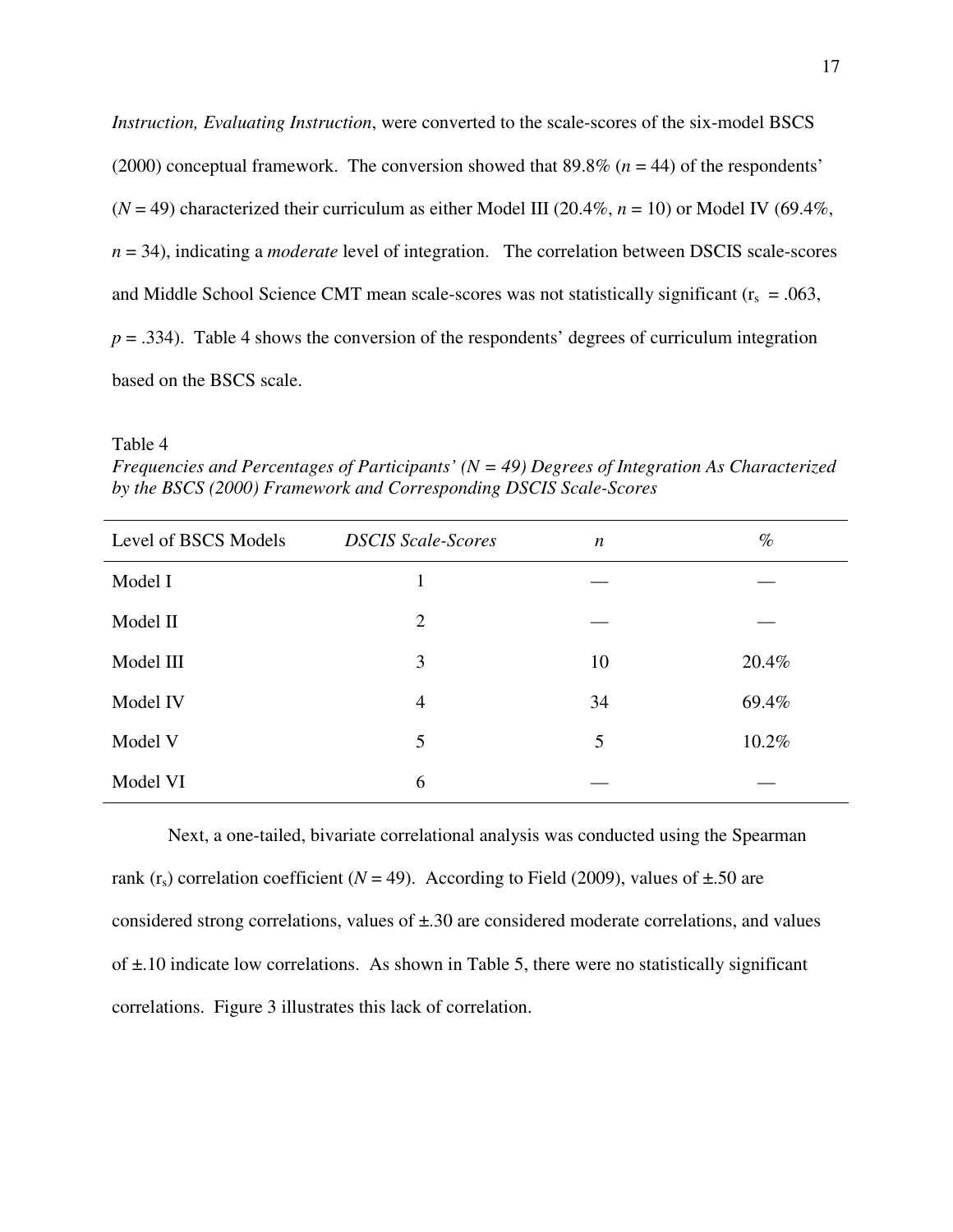|                                  |           | <b>Correlational Elements</b>                     | $\boldsymbol{N}$<br>Correlation Coefficient r <sub>s</sub><br>(Spearman's rank) |            | Significance $p$<br>$(1-tailed)$ |      |     |
|----------------------------------|-----------|---------------------------------------------------|---------------------------------------------------------------------------------|------------|----------------------------------|------|-----|
| <b>DSCIS</b><br>Scale-<br>Scores |           | Middle School<br>Science CMT Mean<br>Scale-Scores | 49                                                                              |            | 0.063                            | .334 |     |
|                                  | 100       |                                                   |                                                                                 |            |                                  |      |     |
|                                  | 90        |                                                   |                                                                                 |            |                                  |      |     |
|                                  | 80        |                                                   |                                                                                 |            |                                  |      |     |
|                                  | 70        |                                                   |                                                                                 |            |                                  |      |     |
| DSCIS Scale Scores               | 60        |                                                   |                                                                                 |            |                                  |      |     |
|                                  | 50        |                                                   |                                                                                 |            |                                  |      |     |
|                                  | 40        |                                                   |                                                                                 |            |                                  |      |     |
|                                  | $30\,$    |                                                   |                                                                                 |            |                                  |      |     |
|                                  | 20        |                                                   |                                                                                 |            |                                  |      |     |
|                                  | 10        |                                                   |                                                                                 |            |                                  |      |     |
|                                  | $\pmb{0}$ |                                                   |                                                                                 |            |                                  |      |     |
|                                  | 0         | 50                                                | 100                                                                             | 150<br>200 | 250                              | 300  | 350 |

Table 5 *Correlational Analysis Between DSCIS Scale-Scores and Science CMT Mean Scale-Scores* 

*Figure 3.* Correlating district DSCIS (Faulkner, 2012) scale-scores with their corresponding eighth-grade science CMT scale-scores.

Eighth-Grade Science CMT Scale-Scores

#### **Validity and Limitations of the Study**

This quantitative study did not involve any experimentation. Potential threats to the study validity included mono-method bias due to the single method of measuring the dependent variable; participant selection since the science curriculum specialists were selected as a group that was both purposeful and convenient; instrumentation internal validity because this was the first application of the exploratory, researcher-developed DSCIS (Faulkner, 2012); and design reliability since this was the first time this instrument was used and there was no reliability or validity data available on the survey.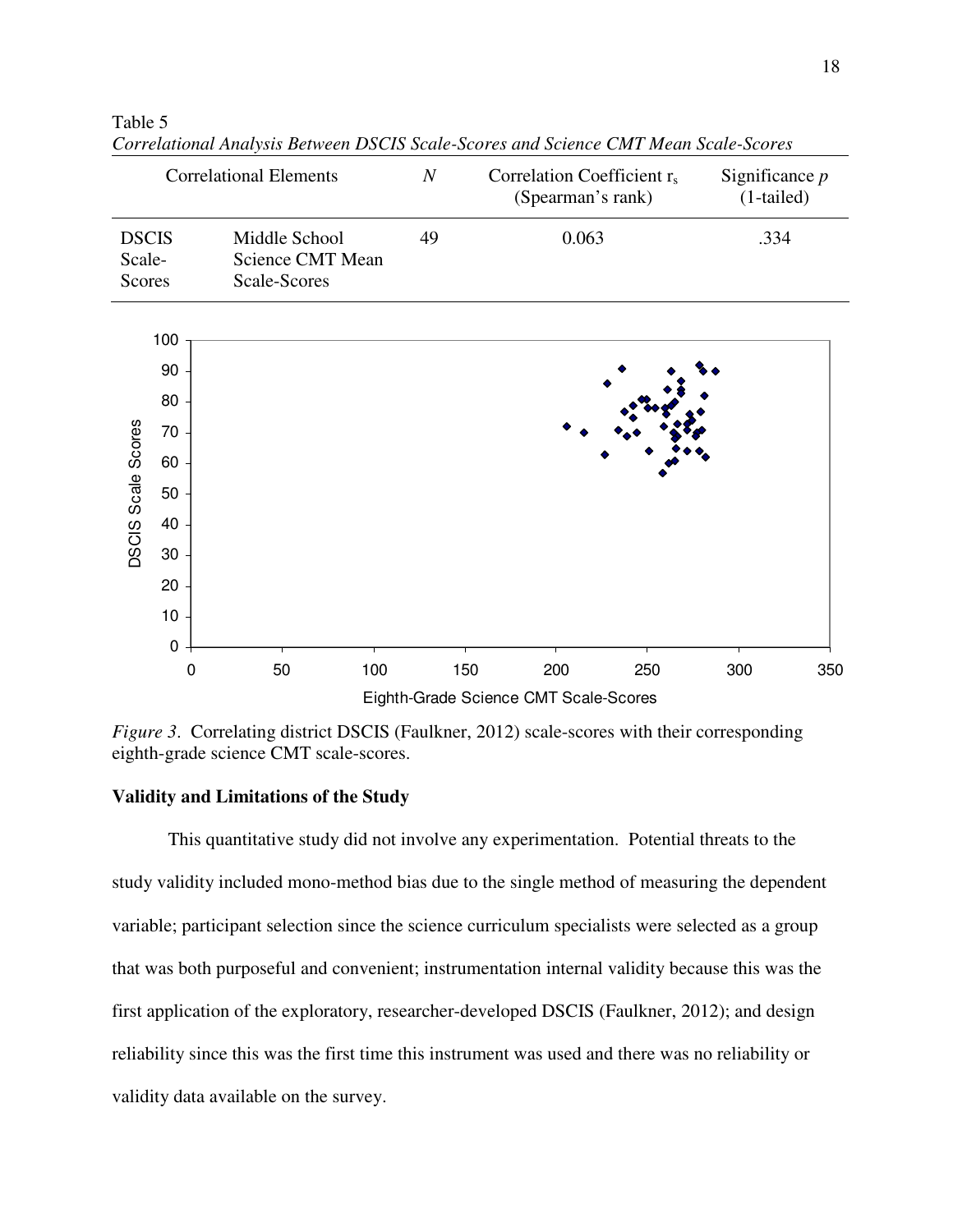The proposed study had five limitations needing identification. First, this study was conducted using a single measure, the DSCIS (Faulkner, 2012). Second, this study used a crosssectional survey research method based on only one point in time. The analysis was conducted with only one year of Middle School Science CMT data and one administration of the DSCIS. The results did not provide any longitudinal trend information regarding the correlation of CMT data with curriculum structure, nor did it address any other grades besides middle levels. Third, because the DSCIS collected self-reports from science curriculum specialists, data collected from respondents might not have accurately reflected the degree of curriculum integration in their respective districts, nor provided generalizable data for districts for which there was no response. Fourth, because this study was conducted only in the state of Connecticut, its conclusions might not be generalizable to other states or regions. Finally, this study assumed that the Middle School Science CMT was an accurate measure of student science literacy and was indicative of conceptual achievement by eighth-graders. Since no CMT test elements have ever been released by the State of Connecticut, this was an assumption that was unable to be verified.

#### **Conclusions**

 The study's results revealed that, although science curriculum specialists characterized their districts as having adopted an overall moderate level of integration (*M* = 74.82, *SD* =8.87) with no districts remaining completely topically organized, their characterizations of integration for each of Drake and Burns' (2004) four processes showed an inconsistent and incomplete pattern of integration. This variation indicated that some aspects of instruction were more integrated than others. On the one hand, study participants reported a moderate to high intention to integrate within teaching units (*Planning Integration*, *Mdn* = 23.00). On the other hand, their reports of the actual implementation of integrated units revealed lower ranges. The highest of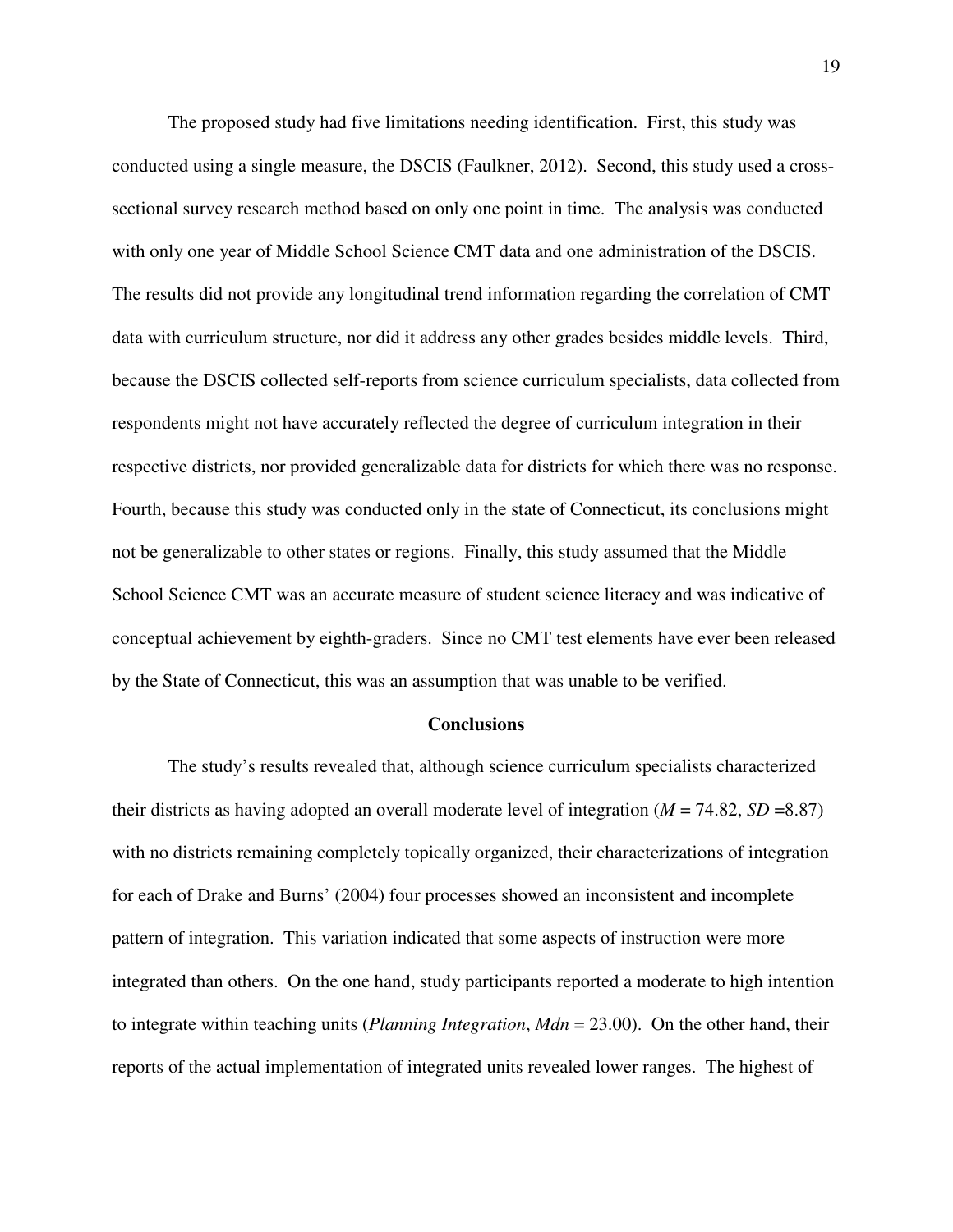these was *Implementing Instruction (Mdn* = 21.00), for which participants reported a moderate level of integration in the implementation process. This was followed by *Designing Implementation (Mdn* = 18.66*)* and *Assessing Integration (Mdn* = 17.49) both of which were reported as having degrees of integration ranging from moderate to low. Data analysis revealed these differences to be statistically significant.

 The discrepancy between the characterization by science curriculum specialists of overall science curriculum integration, and their characterization of integration in each of the four processes (Drake & Burns, 2004), revealed two issues. First, according to science curriculum specialists, many school districts are only partially employing an integrated curriculum. Second, many districts are inconsistent in their implementation of integrated curriculum in terms of its overall design, planning, implementation, and assessment. Drake and Burns (2004) exhorted the importance of thoughtful, consistent adoption of curriculum integration to ensure its success. They cautioned that inconsistent implementation of integrated science curriculum might negatively affect a district's overall student science literacy.

 Correlational analysis of science curriculum specialists' characterizations of their districts' degree of middle-level science curriculum integration with eighth-grade science CMT scale-scores showed no statistical significance  $(p = 0.334)$ . The predominant body of literature over the last three decades has touted the importance of curriculum integration in student science achievement. In addition, both existing national and Connecticut science standards, as well as the proposed new national science standards, are predicated upon an integrated curriculum structure. Nevertheless, there have been almost no empirical studies that have investigated the claim that students learn science better through an integrated curriculum structure. This study, the first of its kind, explored the claim through a newly designed survey of science curriculum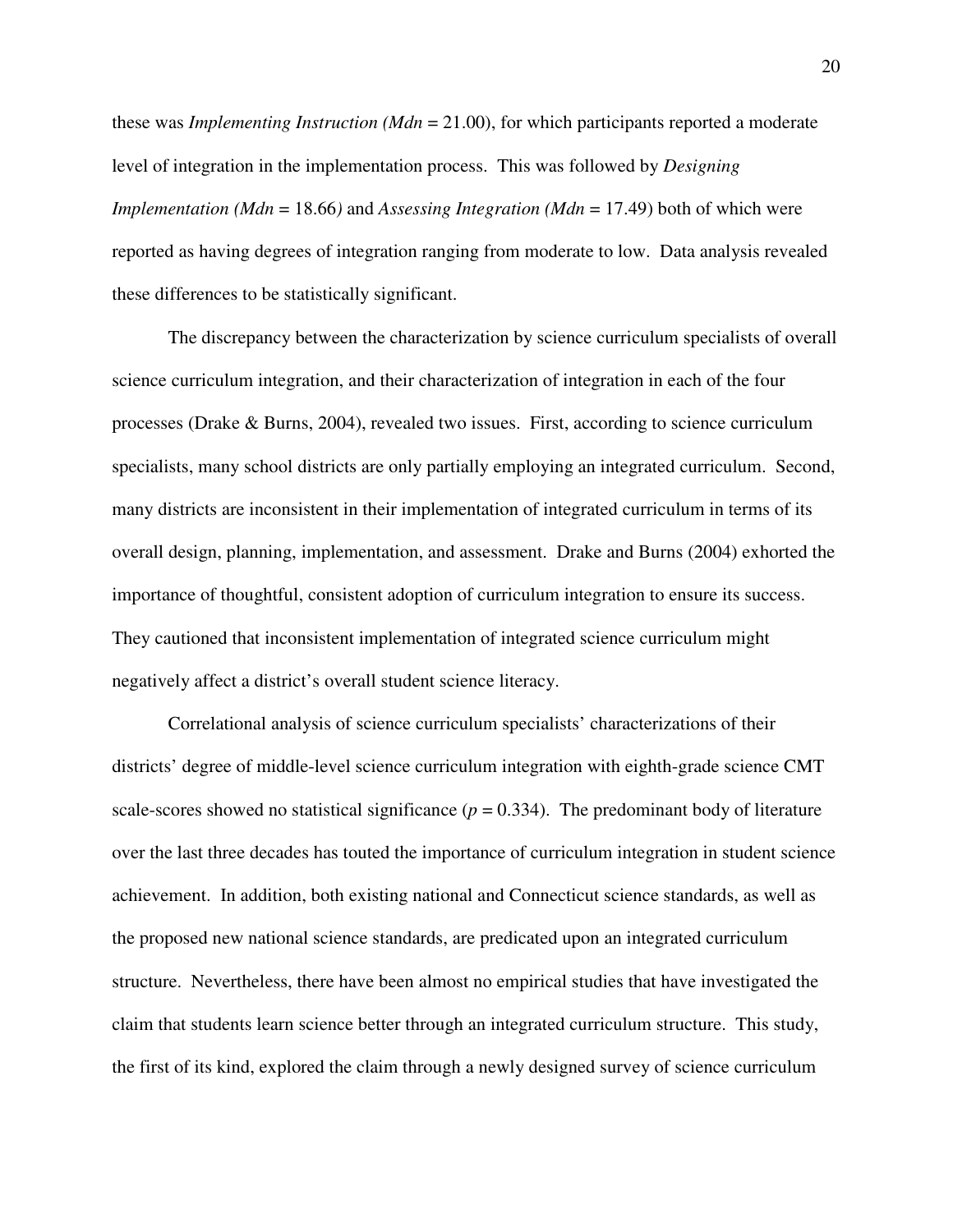specialists. That no correlation was found between participants' reports of the degree of curriculum integration and student science achievement raises anew many of the curriculum design questions that have been posed over decades.

#### **Significance of the Study**

 The information gathered through this research study is significant for four reasons. First, this research fills a void in the literature that has been identified repeatedly: that there was almost no data supporting the theoretical assertions that an integrated curriculum structure improves student science literacy. Second, the study adds the voice of middle-level science educators to the national debates about adopting an integrated science curriculum standard. Third, Drake and Burns' (2004) model had not been applied specifically to examine middle-level science integrated curriculum structure, and this study expanded its use as a conceptual framework in education literature. Fourth, the data collected through this study has the potential to provide valuable insight to inform the field of science education about the implementation of integrated curriculum.

#### **Recommendations**

 The findings of this study point to a number of recommendations. First, science curriculum specialists would do well to conduct an inventory of the level of science curriculum integration currently employed in their districts, to address overall intent of curriculum design, inconsistencies in its implementation, and professional development needs. The DSCIS (Faulkner, 2012) may provide a useful vehicle for such an inventory because the survey design is aligned with the common tenets of integrated curriculum design (Drake & Burns, 2004; Etim,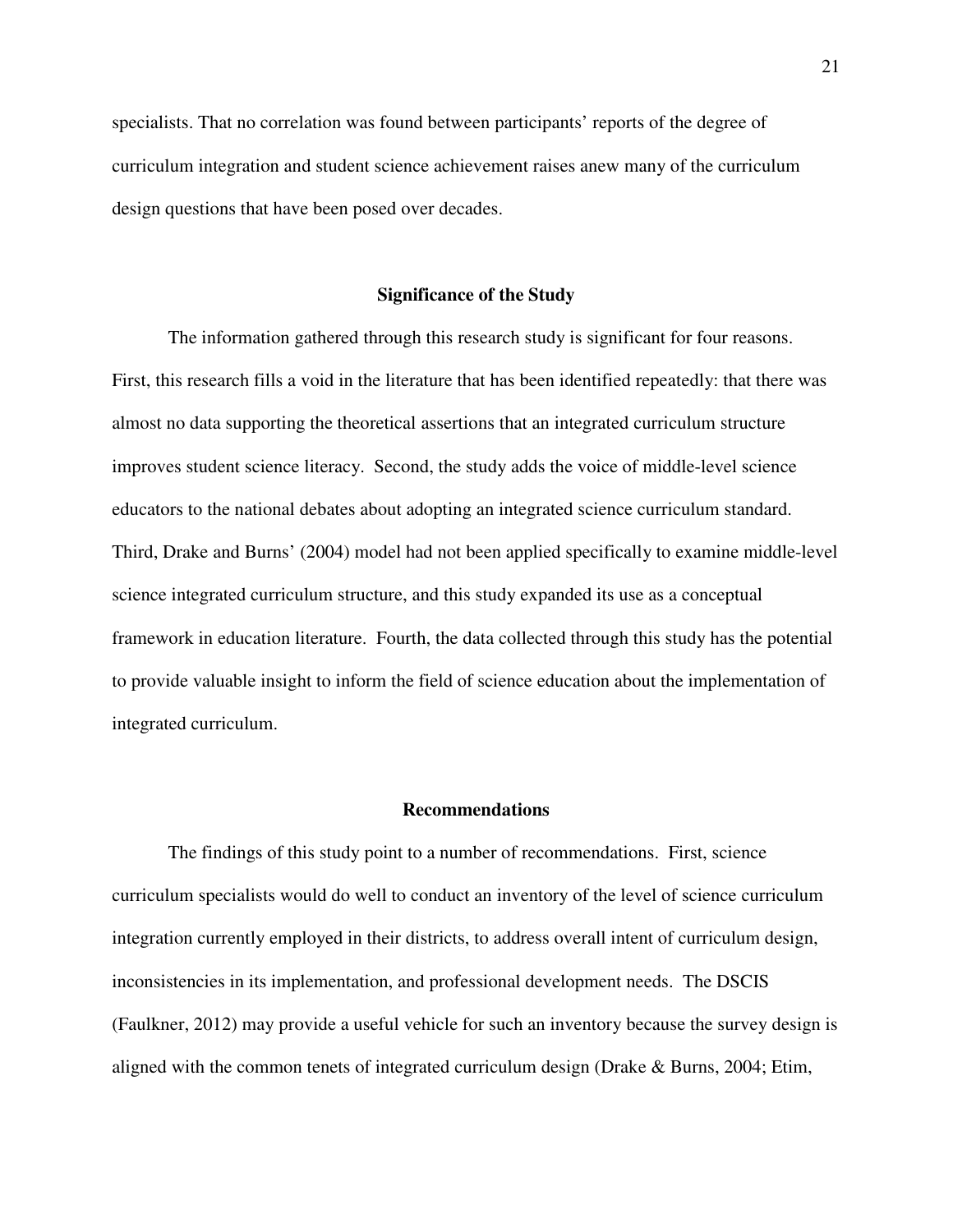2005; Krajcik et al., 2007; NSTA, 2005; NRC, 2012). Moreover, the DSCIS's conceptual model is well aligned with the draft NGSS (Achieve, 2012) and may offer districts a vehicle with which to prepare for adoption of the new standards. Further validation of this instrument is needed to accomplish any future use. Second, additional research should be conducted to further explore the relationship between integrated science curriculum and student science achievement. Because there is little research on the correlation between integrated curriculum structure and student achievement, this study should be replicated and expanded. One promising approach could be grounded theory, expanding on the use of Drake and Burns' (2004) model for integrated curriculum. Adding qualitative data to DSCIS survey data could provide a more complete assessment of a district's integrated curriculum implementation. Further, this study should be repeated on a wider scale, including more districts as well as more participants from each district. It is recommended that a Bonferroni correction be applied for multiple tests.

 Throughout the design, execution, and analysis of this study of integrated curriculum, there was an ongoing, broad-based, national initiative to update and revise the national science curriculum framework and standards through the NGSS (Achieve, 2012). Although not yet finalized, several key elements in the new standards are already clear: they are fully integrated among science, technology, mathematics, and engineering; they are much more rigorous both in depth and breadth of content and concepts; and they embrace real-world application at all grade levels. The new standards appear to be substantially different from existing science education standards, and as such are poised to dramatically impact school districts in teacher training, lesson and unit planning, instruction, assessment, and vertical curriculum alignment. In order to meet the demands and design of the new national framework and standards, school districts must increase their level of science curriculum integration. This improvement must be made both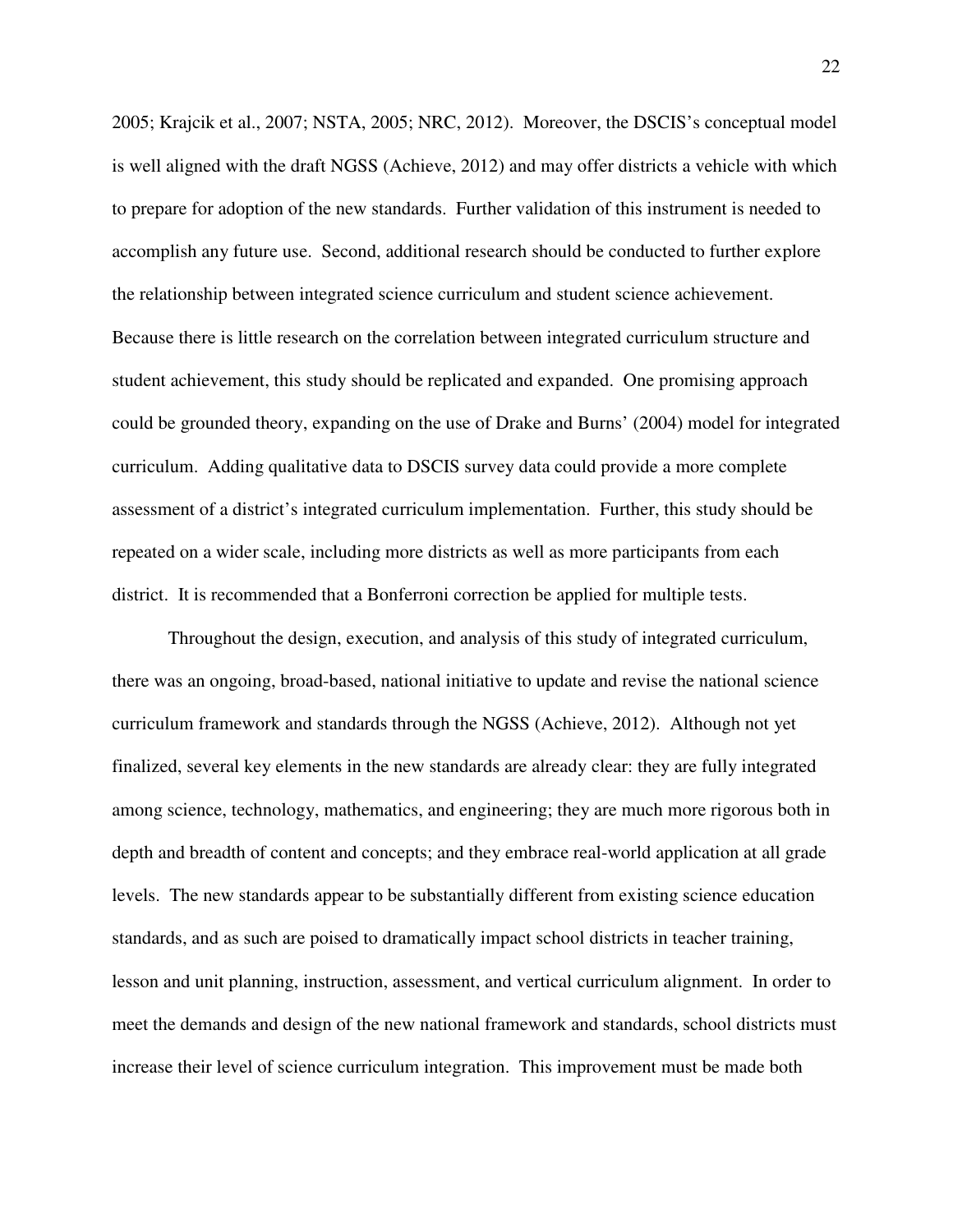overall within a district and in the separate processes of designing, implementing, and assessing science learning within units and grades. This, in turn, will result in broad changes in course descriptions, content, unit sequences, and curriculum mapping. Districts can begin preparation for the NGSS by determining the level of curriculum integration currently being used, assessing teacher knowledge of integration, inventorying teacher skills and content knowledge, and otherwise assembling a profile of the district's existing readiness to change to a fully integrated curriculum. The DSCIS (Faulkner, 2012) may be a useful instrument to aid in this inventory.

#### **References**

- Achieve, Inc. (2012b). *Next generation science standards.* First public draft. Retrieved from http://www.nextgenscience.org/next-generation-science-standards
- American Association for the Advancement of Science. (1989). *Science for all Americans.*  Retrieved from http://www.project2061.org/publications/sfaa/online/sfaatoc.htm
- Beane, J. A. (1993). *A middle school curriculum: From rhetoric to reality*. Columbus, OH: National Middle School Association.
- Beane, J. A. (1995). Curriculum integration and the disciplines of knowledge. *Phi Delta Kappan, 76*(8), 616-622.
- BSCS. (2000). *Making sense of integrated science: A guide for high schools.* Colorado Springs, CO: BSCS.
- Common Core. (2009). *Why we're behind: What top nations teach their students but we don't.* Retrieved from http://www.commoncore.org/\_docs/CCreport\_whybehind.pdf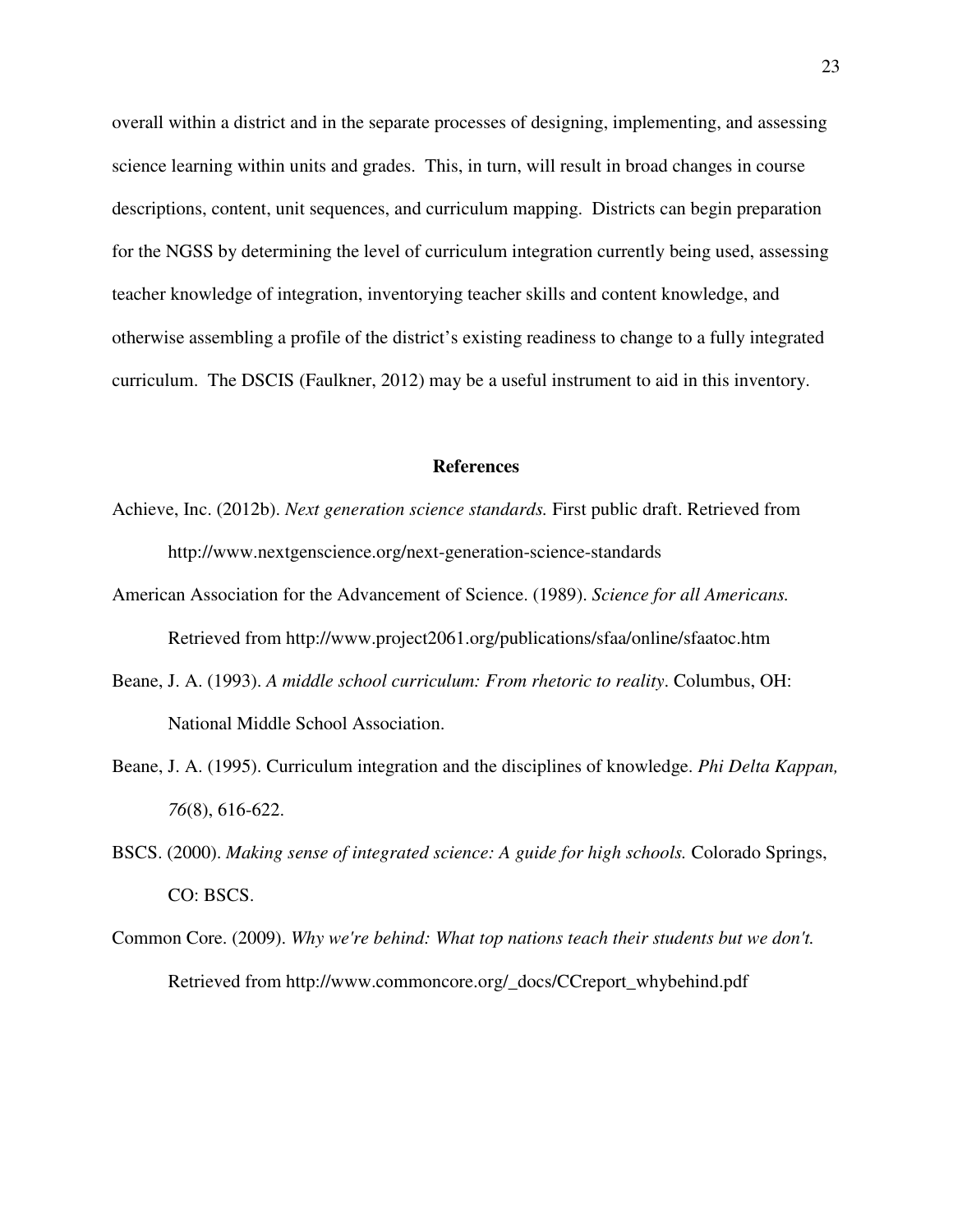- Connecticut State Board of Education. (2012). *Connecticut Academic Performance Test, third generation: Program Overview*. Retrieved from http://www.csde.state.ct.us/public/cedar/ assessment/capt/resources/misc\_capt/CAPT%20program%20overview%202012.pdf
- Connecticut State Department of Education. (2004). *Core science curriculum framework: An invitation for students and teachers to explore science and its role in society.* Retrieved from http://www.sde.ct.gov/sde/cwp/view.asp?a=2618&q=320890
- Connecticut State Department of Education. (2008). *Connecticut Mastery Test fourth generation: Science handbook*. Retrieved from: http://www.sde.ct.gov/sde/lib/sde/pdf/ curriculum/science/science\_cmt\_handbook.pdf
- Connecticut Voices for Children. (2007). Defining educational proficiency and achievement in Connecticut. Retrieved from http://www.ctvoices.org/sites/default/files/ece07 achievementct.pdf
- DeBoer, G. E. (1991). *A history of ideas in science education.* New York: Teachers College Press.
- Dillman, D. A., Smyth, J.D., & Christian, L.M. (2009). *Internet, mail, and mixed-mode surveys: The tailored-design method*. Hoboken, NJ: John Wiley & Sons.
- Drake, S. & Burns, R. (2004). *What is integrated curriculum?* Alexandria, VA: Association for Supervision and Curriculum Development.
- Duschl, R., Schweingruber, H., & Shouse, A. (Eds.). (2007). *Taking science to school: Learning and teaching science in grades 6-8.* Washington, DC: The National Academies Press.
- Ellis, J. (2003). The influence of the national science education standards on the science curriculum. In Hollweg, K., & Hill, D. (Eds.), *What is the influence of the national*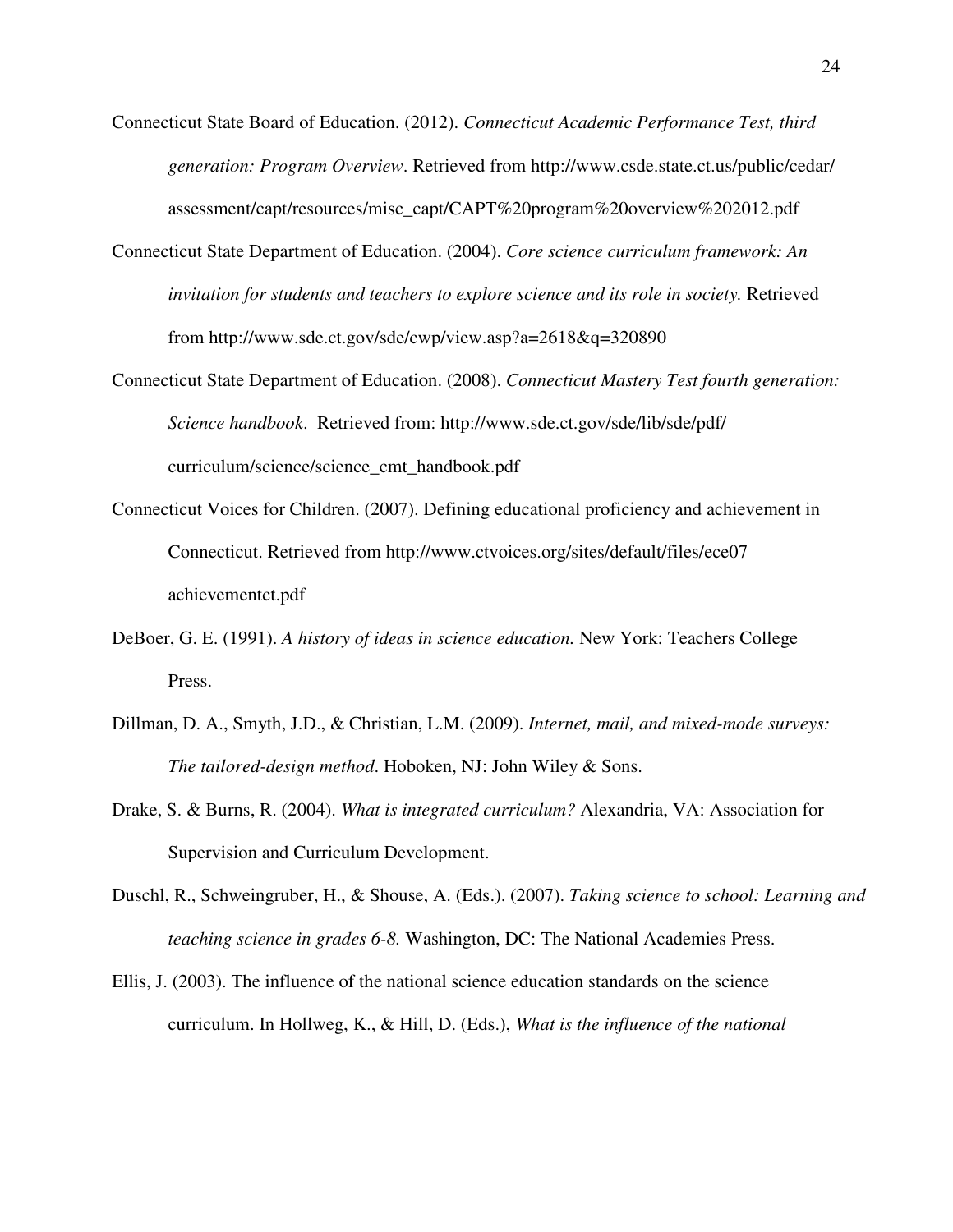*science education standards? Reviewing the evidence, a workshop study* (pp. 39–63). Washington, DC: The National Academies Press.

- Enyedy, N. & Goldberg, J. (2004). Inquiry in interaction: How local adaptations of curricula shape classroom communities. *Journal of Research in Science Teaching, 41*(9), 905-935.
- Etim, J. S. (Ed.). (2005). *Curriculum integration K-12: Theory and practice.* Lanham, MD: University Press.
- George, P. & Alexander, W. M. (2003). *The exemplary middle school* (Rev. ed.). Belmont, CA: Wadsworth/Thomson Learning.
- Harrell, P. (2010). Teaching an integrated science curriculum*:* Linking teacher knowledge and teaching assignments. *Issues in Teacher Education, 19*(1), 145-166.
- Jacobs, H. H. (1989). *Interdisciplinary curriculum: Design and implementation.* Alexander, VA: Association for Supervision and Curriculum Development.
- Krajcik, J., McNeill, K., & Reiser, B. (2007). Learning-goals-driven design model: Developing curriculum materials that align with national standards and incorporate project-based pedagogy. *Science Education, 92*(1), 1-32.
- Lee, M. (2007). Spark up the American Revolution with math, science, and more: An example of an integrative curriculum unit. *The Social Studies, 98*(4), 159-164.
- Leung, W. L. A. (2006). Teaching integrated curriculum: Teachers' challenges. *Pacific Asian Education, 19*(1), 88-102.
- Maton, A. (1994). *Chemistry of matter.* Boston, MA: Prentice Hall.
- Nathan, M., Tran, N., Atwood, A., Prevost, A., & Phelps, L. A. (2010). Beliefs and expectations about engineering preparation exhibited by high school STEM teachers. *Journal of Engineering Education, 99*(4), 409-427.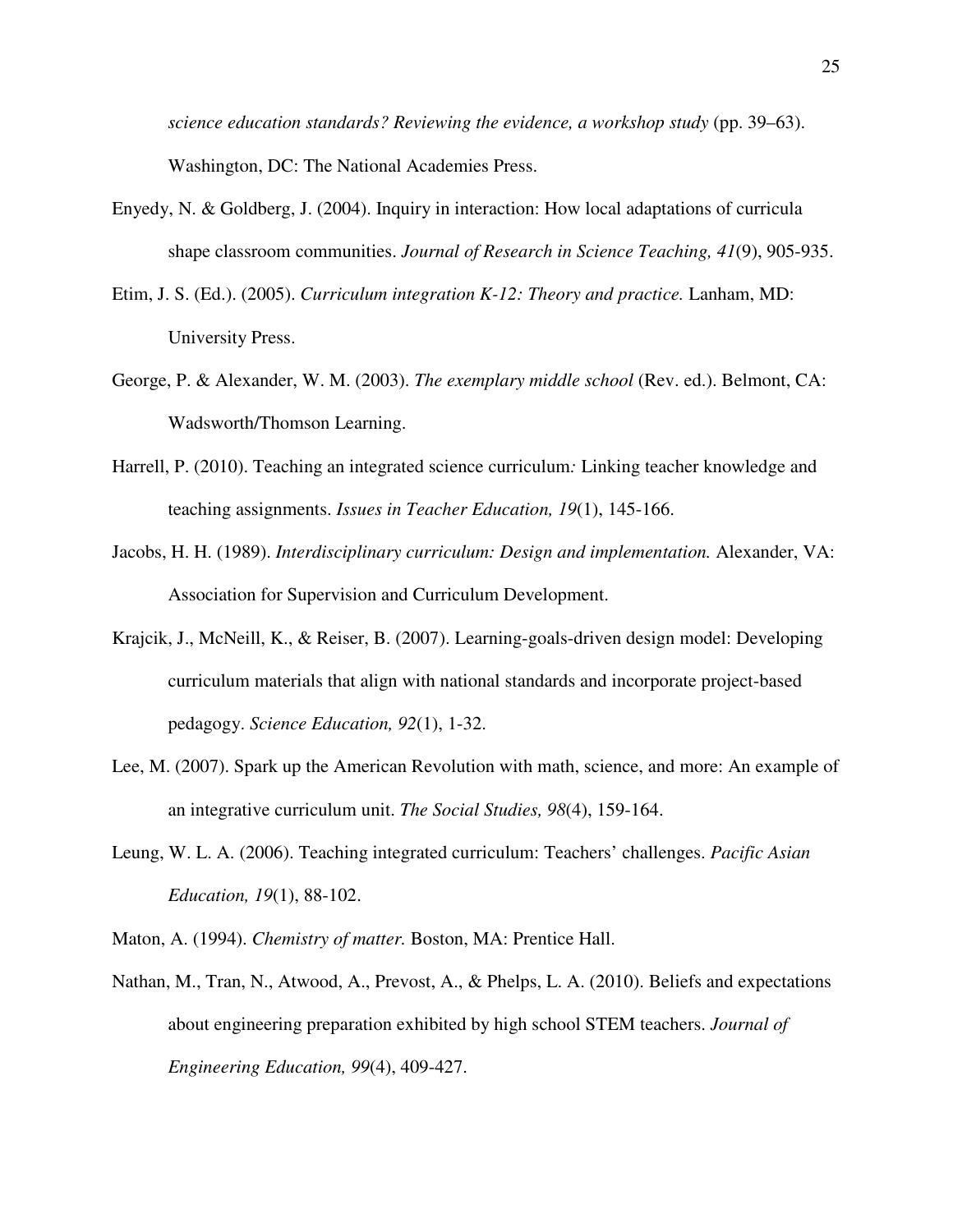- National Center for Education Statistics. (2006). *The nation's report card: Science.* Retrieved from http://nationsreportcard.gov/science\_2005/
- National Center for Education Statistics. (2009). *The nation's report card: Science 2009: National assessment of educational progress at grades 4, 8, and 12. Retrieved from* http://nces.ed.gov/nationsreportcard/pdf/main2009/2011451.pdf
- National Research Council. (1996). *National science education standards*. Washington, DC: National Academies Press.
- National Research Council. (2011). *Successful K-12 STEM education: Identifying effective approaches in science, technology, engineering, and mathematics.* Washington, DC: The National Academies Press.
- National Research Council. (2012). *A framework for K-12 science education: Practices, crosscutting concepts, and core ideas*. Washington, DC: The National Academies Press.
- National Science Foundation. (2010). *Investigating and questioning our world through science and technology.* Retrieved from http://www.umich.edu/~hiceweb/ iqwst/index.html
- National Science Teachers Association. (2005). *Developing a world view for science education: In North America and across the globe; Final report of the International Task Force.* Retrieved from http://www.nsta.org/pdfs/IntlTaskForceReport.pdf

No Child Left Behind Act of 2001, Pub. L. No. 107-110, § 115 Stat. 1425 (2002).

- Olson, S. (2009). *Nurturing and sustaining effective programs in science education for Grades K-8: Building a village in California: Summary of a convocation.* Washington, DC: National Academies Press.
- Pang, J., & Good, R. (2000). A review of the integration of science and mathematics: Implications for further research. *School Science and Mathematics, 100*(2), 73-82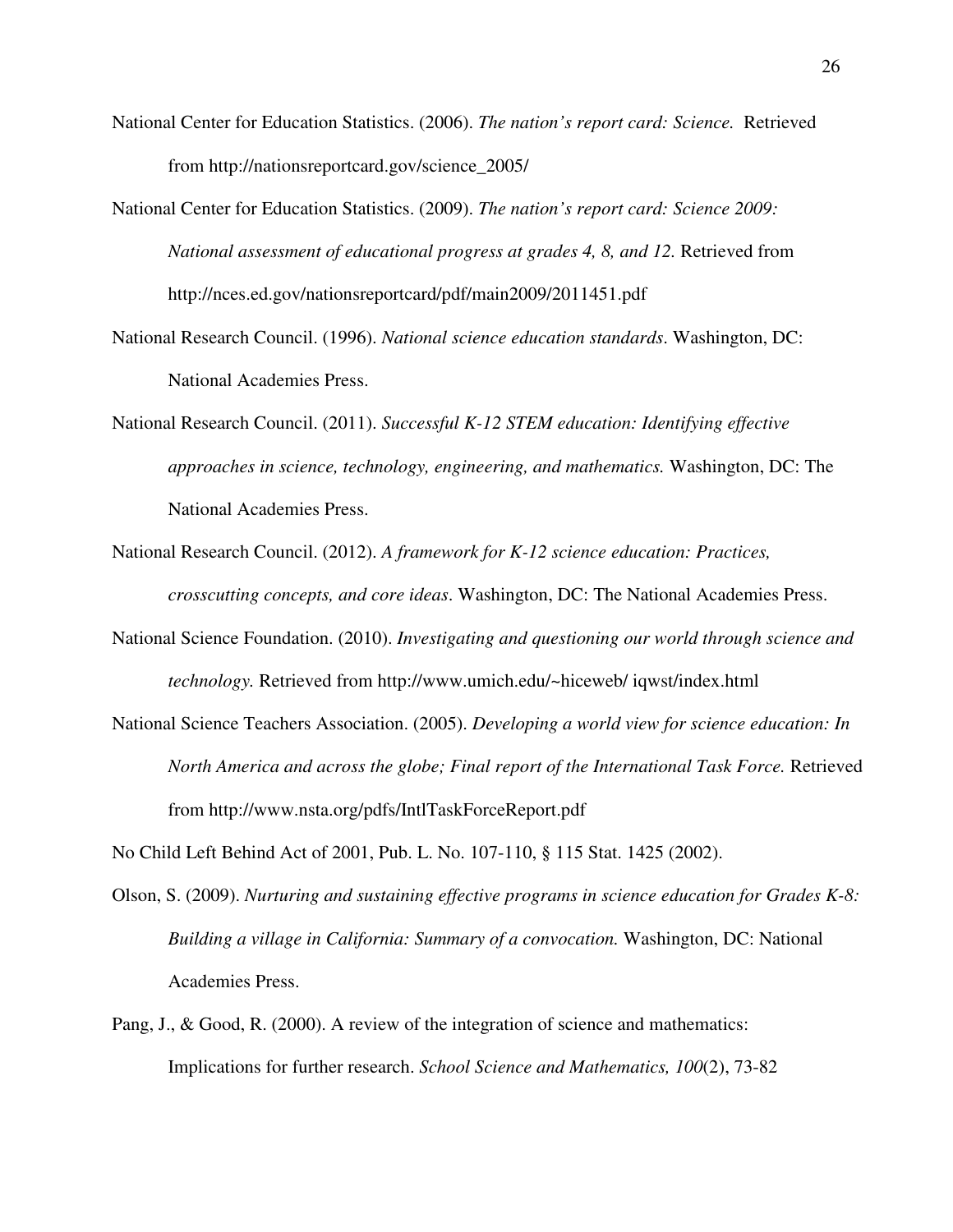- Rennie, L. J., Venville, G., & Wallace, J. (2011). Learning science in an integrated classroom: Finding balance through theoretical triangulation. *Journal of Curriculum Studies, 43*(2), 139-162.
- Roseman, J. E., & Koppal, M. (2008). Using national standards to improve K-8 science curriculum materials. *The Elementary School Journal, 109*(2), 104-122.
- Schmidt, W., Houang, R., & Cogan, L*.* (2002). A coherent curriculum: The case of mathematics. *American Educator, 26*(2), 1-18.
- United States Census Bureau. (2011). *State and county quickfacts: Connecticut.* Retrieved from: http://quickfacts.census.gov/qfd/states/09000.html
- Wagner, T. (2008). *The global achievement gap*. New York: Perseus Books.
- Wineburg, S. & Grossman, P. (2000). *Interdisciplinary curriculum: Challenges to implementation.* New York: Teachers College Press.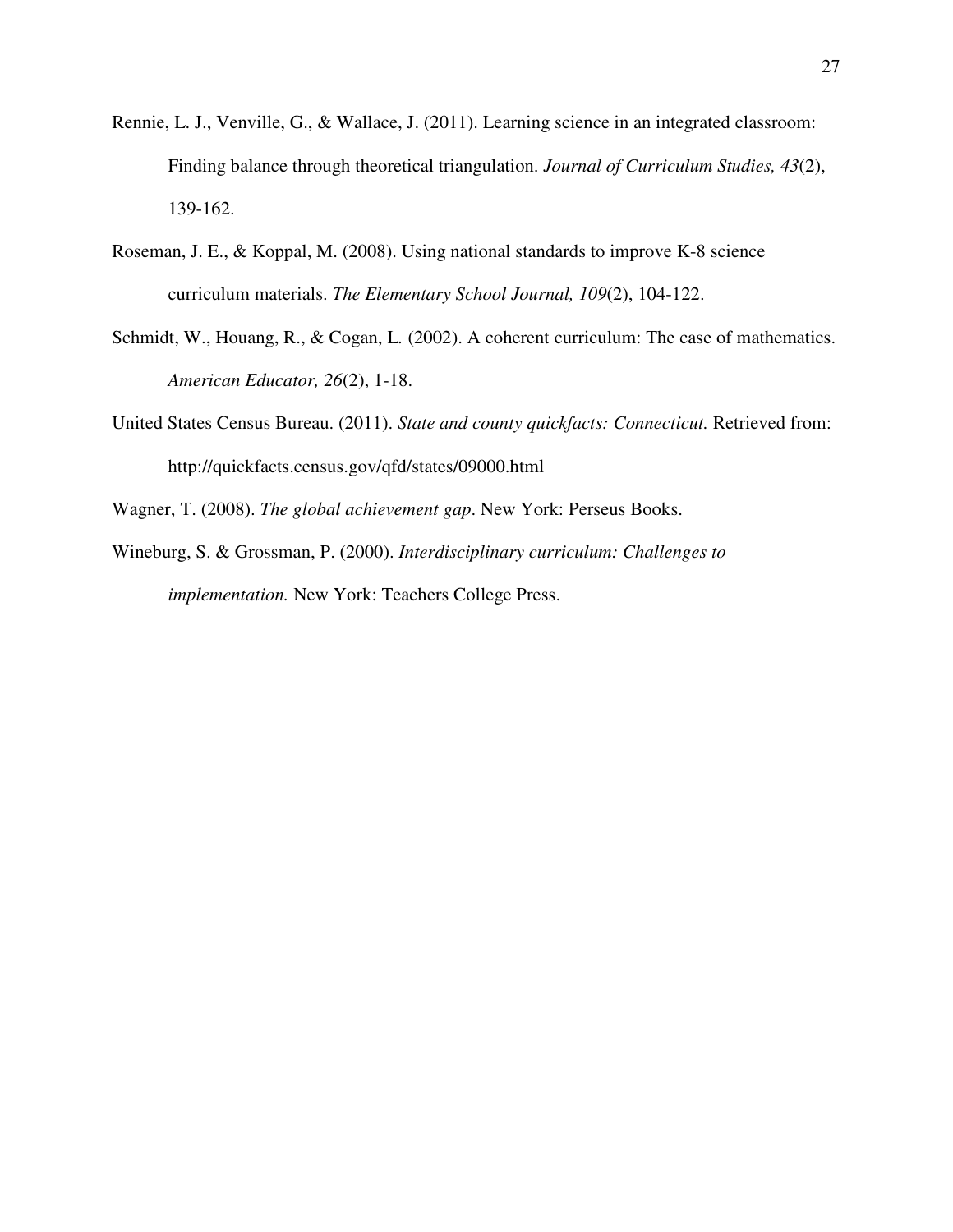#### **Appendix A**

## **Statistical Analysis of DSCIS (Faulkner, 2012) Subscale Scores**

Table A-1

*Kruskal-Wallis Test of Normalized DSCIS (Faulkner, 2012) Subscale Scores* 

|            | <b>ANOVA Test Field for Kruskal-Wallis</b><br>Analysis of Four Subscale Groups |
|------------|--------------------------------------------------------------------------------|
| Chi-Square | 67.193                                                                         |
| df         | 3                                                                              |
| Asymp.Sig. | (000)                                                                          |

*Note:* Grouping Variable: ANOVA group for Kruskal-Wallis analysis of four subscale groups. The raw subscale scores for the *Designing Instruction* and *Evaluating Instruction subscales*, which were based on a 30-point scale, were normalized to a 35-point scale so comparisons could be made between all four subscales.

# Table A-2

*Mean Rank of Normalized DSCIS (Faulkner, 2012) Subscale Scores from Kruskal-Wallis Test*

|                                        | ANOVA Group for | N   | Mean Rank |
|----------------------------------------|-----------------|-----|-----------|
| ANOVA test field for<br>Kruskal-Wallis | $\overline{1}$  | 49  | 145.92    |
| analysis of four                       | 2               | 49  | 68.97     |
| subscale groups                        | 3               | 49  | 113.18    |
|                                        | $\overline{4}$  | 49  | 65.93     |
|                                        | Total           | 196 |           |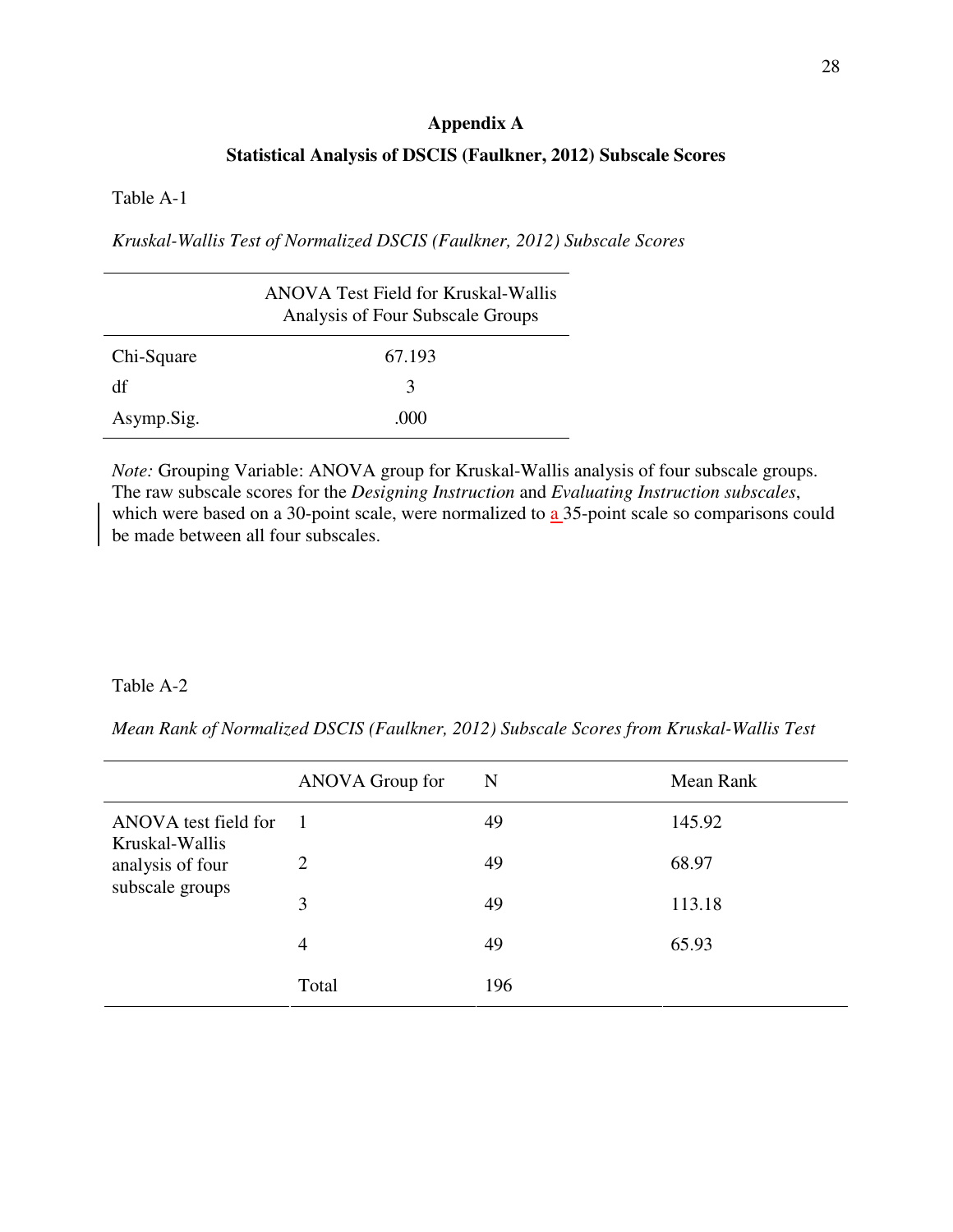*Descriptive Statistics from Kruskal-Wallis Test on Normalized DSCIS (Faulkner, 2012) Subscale Scores*

| Subscale                    | N  | Range | Minimum | Maximum | Median | Mean  | Std.<br>Deviation | Variance |
|-----------------------------|----|-------|---------|---------|--------|-------|-------------------|----------|
| Planning<br>Integration     | 49 | 19.00 | 12.00   | 31.00   | 23.00  | 23.25 | 3.65              | 13.34    |
| Designing<br>Instruction    | 49 | 11.66 | 11.66   | 23.32   | 18.66  | 18.06 | 2.55              | 6.52     |
| Implementing<br>Instruction | 49 | 13.00 | 15.00   | 28.00   | 21.00  | 20.82 | 3.20              | 10.24    |
| Assessing<br>Instruction    | 49 | 13.99 | 10.49   | 24.49   | 17.49  | 17.80 | 3.07              | 9.45     |
| Valid N<br>(listwise)       | 49 |       |         |         |        |       |                   |          |